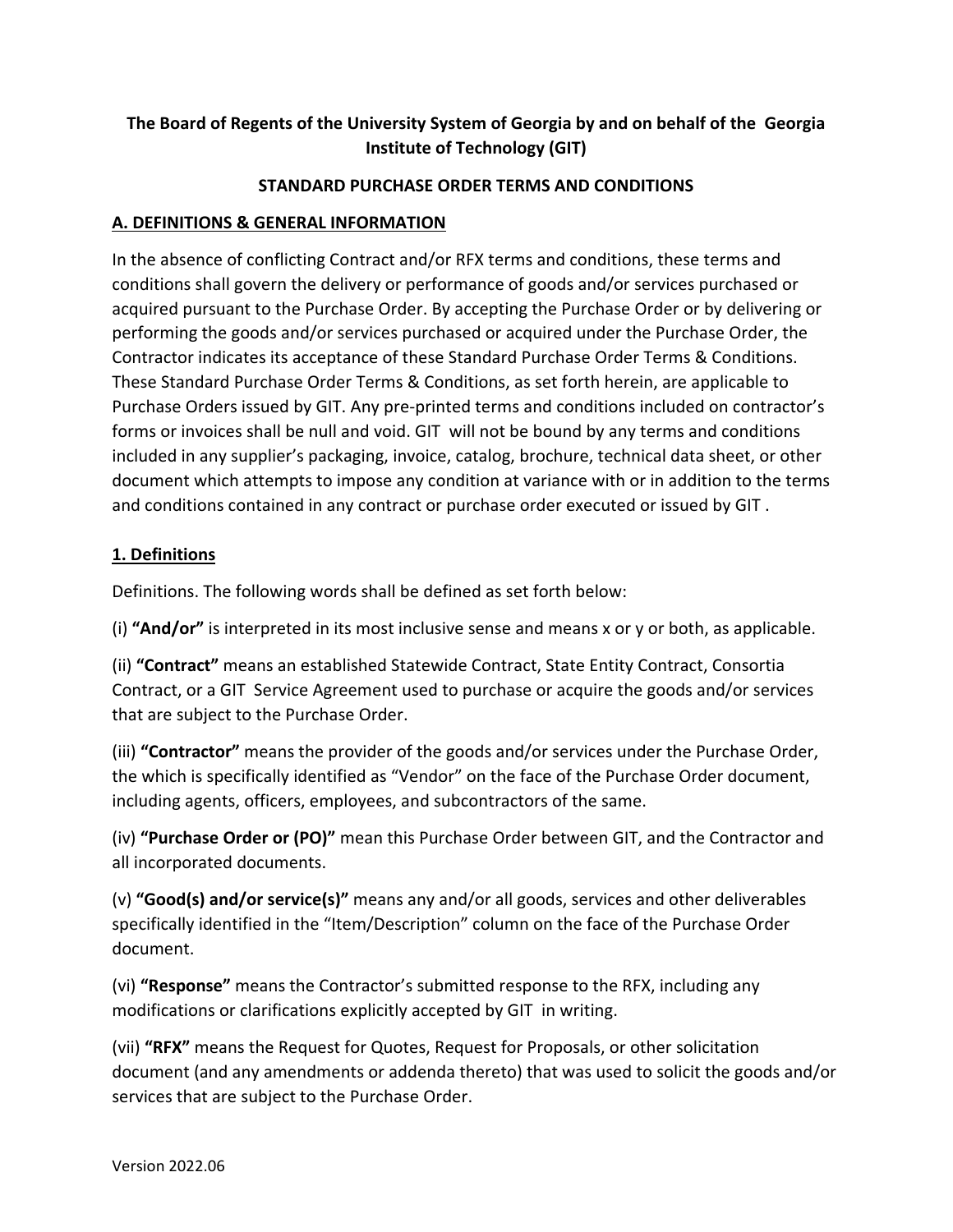(viii) **"GIT** means The Board of Regents of the University System of Georgia by and on behalf of GIT.

## **B. PURCHASE ORDER DURATION**

The Purchase Order between GIT and the Contractor shall begin and end on the dates specified in the Purchase Order (or upon completion of all deliverables), unless terminated earlier in accordance with the applicable terms and conditions of the Purchase Order. Pursuant to O.C.G.A. Section 50-5-64, the Purchase Order shall not be deemed to create a debt of GIT for the payment of any sum beyond the fiscal year in which the appropriations have been made.

## **C. TRANSFER OF RIGHTS, TITLE AND INTEREST**

For good cause and as consideration for placing the Purchase Order, the Contractor acting herein by and through its duly authorized agent hereby conveys, sells, assigns, and transfers to the GIT all rights, title, and interest in and to all causes of action it may now or hereafter acquire under the antitrust laws of the United States and the State of Georgia relating to the goods and/or services purchased or acquired by GIT pursuant hereto.

## **D. INCORPORATED DOCUMENTS**

In the event the Purchase Order is issued with reference to a Contract, or RFX, the terms, conditions, and specifications of such document(s) are hereby incorporated by reference and made a part hereof just as if they had been fully set out herein.

### **E. AUTHORITY TO EXECUTE THE PURCHASE ORDER**

GIT, by and through its delegated signatory, is authorized to execute the Purchase Order pursuant to, and in accordance with, Chapter 50-5, Official Code of Georgia Annotated, the Georgia Procurement Manual, the policies and procedures of the Board of Regents of the University System of Georgia and GIT .

### **F. DELIVERABLES**

**1. Specifications in the Purchase Order/Description of Goods and Services**. The Contractor shall provide the goods and/or services required in the Purchase Order that comply with the specifications contained in the Contract, RFX, Contractor's Response, and/or Purchase Order document.

**2. Product Shipment and Delivery**. Unless otherwise specified on the PO, all products shall be shipped F.O.B. destination, freight prepaid and included to the location(s) specifically identified as the "Ship To" address on the face of the Purchase Order document. All items shall be at the Contractor's risk until they have been delivered and accepted by GIT. Title to the goods shall remain with Supplier until acceptance by GIT. All items shall be subject to inspection on delivery. Hidden damage will remain the responsibility of the Contractor to remedy without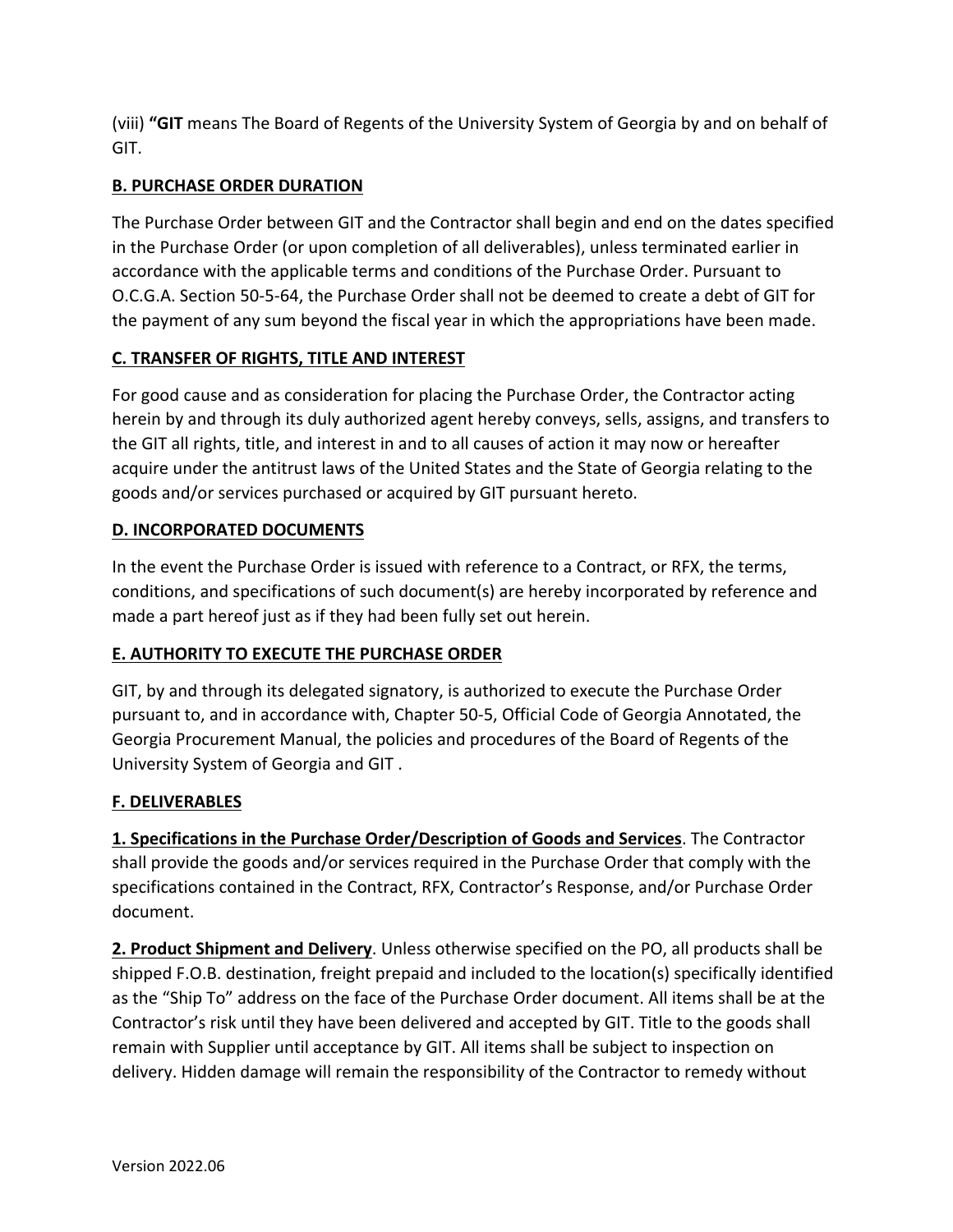cost to GIT, regardless of when the hidden damage is discovered. The Contractor shall also include GIT's Purchase Order number on all packing lists and shipping labels.

**3. Non-Exclusive Rights and No Minimums Guaranteed**. The Purchase Order is not exclusive. GIT reserves the right to select other contractors to provide goods and/or services similar to the goods and/or services described in the Purchase Order during the term of the Purchase Order. The Purchase Order does not guarantee any minimum level of purchases unless stated otherwise in the Purchase Order.

**4. No Substitution**. No substitution of any good and/or service required by the Purchase Order will be accepted without the prior written consent of an authorized signatory in the GIT Department of Procurement.

## **G. COMPENSATION**

**1. Pricing**. The Contractor will be paid for the goods and/or services sold pursuant to the Purchase Order in accordance with the terms, conditions and specifications of the Purchase Order. Unless clearly stated otherwise, all prices are firm and fixed and are not subject to variation. Unless otherwise agreed to in writing, prices include, but are not limited to applicable freight, insurance, fuel surcharges and customs duties. In the event prices are stipulated as estimated by the Purchase Order, the estimated prices set forth in the Purchase Order shall represent the maximum amount of payment or compensation that the Contractor shall be entitled to receive and GIT shall be obligated to remit under the Purchase Order. GIT reserves the right, in its sole discretion and without obligation or penalty, to refuse to pay any invoiced amounts in excess of the firm and fixed prices, or, alternatively, the estimated prices under the Purchase Order to which it has not agreed in writing in the form of a duly executed Contract or Contract Amendment, signed by each party's authorized signatory.

Unless otherwise agreed in writing by GIT and the Contractor, the Contractor shall be solely responsible for paying all costs, expenses and charges it incurs in connection with its performance under the Purchase Order.

**2. Invoice and Billing Requirements**. Failure to comply with this section may result in delays in payment. GIT will only accept an itemized invoice for goods and or services that have been delivered in accordance with the terms and conditions of the purchase order. Invoices shall be delivered to the location specifically identified as the "Bill To" address on the Purchase Order document. Invoices shall contain the following information:

- (i) Vendor's name, address, tax I.D. number,
- (ii) Vendor's assigned invoice number,
- (iii) The date the Invoice was produced,
- (iv) GIT's Purchase Order number,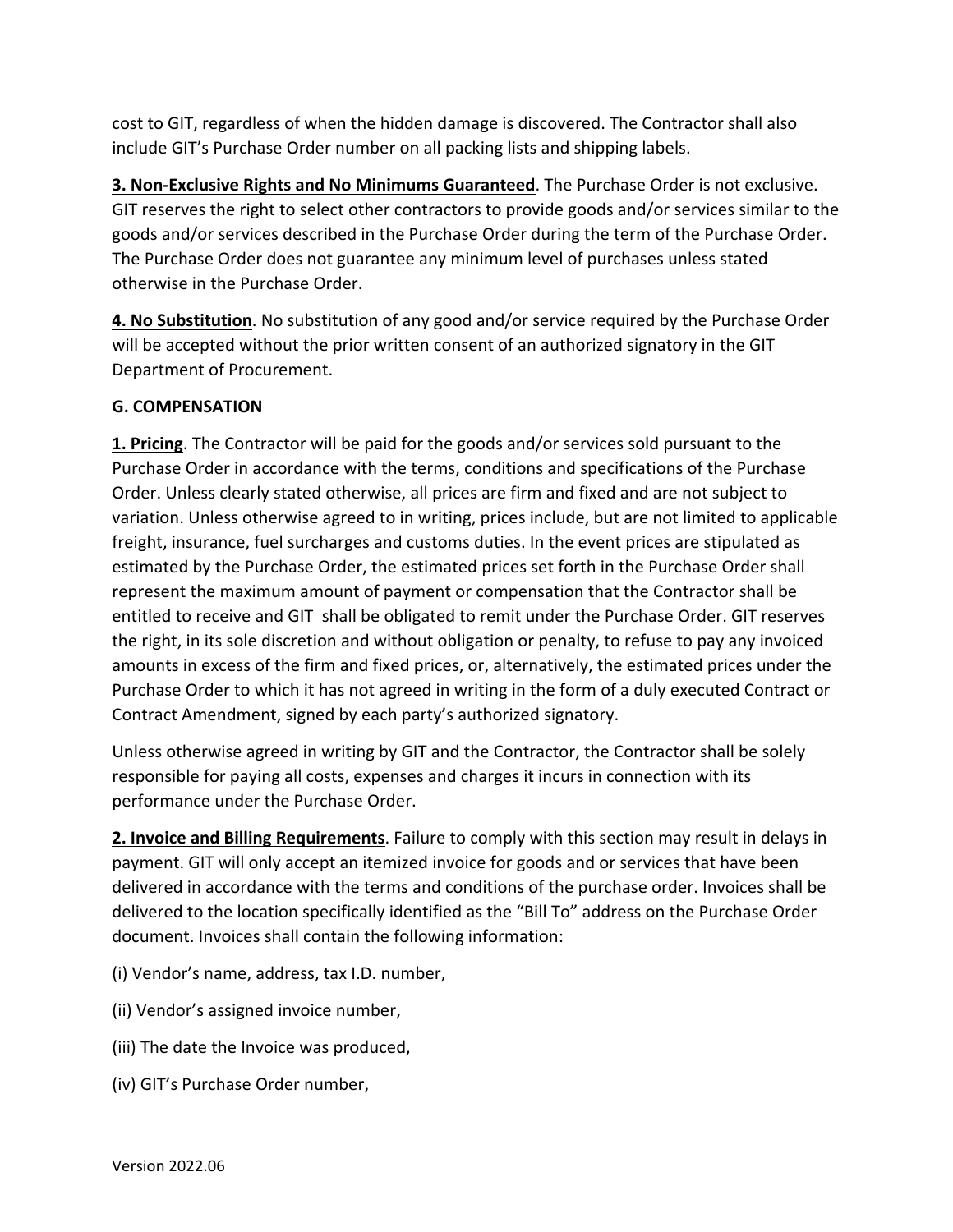(v) GIT's address and zip code,

(vi) Individually for each good and/or service invoiced: the line number (as identified on the Purchase Order), item description, quantity, unit of issue, unit price, and total,

(vii) A total of all line items invoiced,

(viii) An itemization of any items back ordered,

(ix) And, as applicable, any discount for prompt payment offered.

**3. Payment Terms.** GIT will remit payment to the Contractor after receipt and acceptance of the goods and/or services as specified on the Purchase Order and after GIT's receipt and acceptance of an undisputed invoice. After these conditions have been met, payment will be made as specified on the Purchase Order.

**4. Prompt Payment Discount**. Any prompt payment discount must be clearly identified on Contractor's invoice. Time, in connection with any discount offered, will be computed from the date of complete delivery and acceptance of all goods and services ordered by GIT, or from the date an undisputed invoice is received, whichever is later.

**5. Delay of Payment Due to Contractor's Failure**. If GIT determines, in its sole discretion, that the Contractor has failed to deliver or perform any good and/or service as required by the Purchase Order, the Contractor shall not be entitled to any compensation under the Purchase Order until such good and/or service is delivered or performed. In this event, GIT may withhold that portion of the Contractor's compensation which represents payment for goods and/or services that were not performed or delivered.

**6. Set-Off Against Sums Owed by the Contractor**. In the event that the Contractor owes GIT any sum under the terms of any other PO or Contract, pursuant to any judgment, or pursuant to any law, GIT may set off the sum owed to GIT against any sum owed by GIT to the Contractor in GIT's sole discretion.

### **H. TERMINATION**

**1. Immediate Termination**. Pursuant to O.C.G.A. Section 50-5-64 the Purchase Order will terminate immediately and absolutely if GIT determines, in its sole and conclusive discretion, that adequate funds are not appropriated or granted or funds are de-appropriated such that GIT cannot fulfill its obligations under the Purchase Order. If GIT declares a lack of funding pursuant to this paragraph, GIT will not contract for the same goods or services during the remainder of the fiscal year (July  $1 -$  June 30) in which the lack of funding was declared. Further, GIT may terminate the PO for any one or more of the following reasons effective immediately without advance notice:

(i) In the event the Contractor is required to be certified or licensed as a condition precedent to providing goods and services, the revocation or loss of such license or certification may result in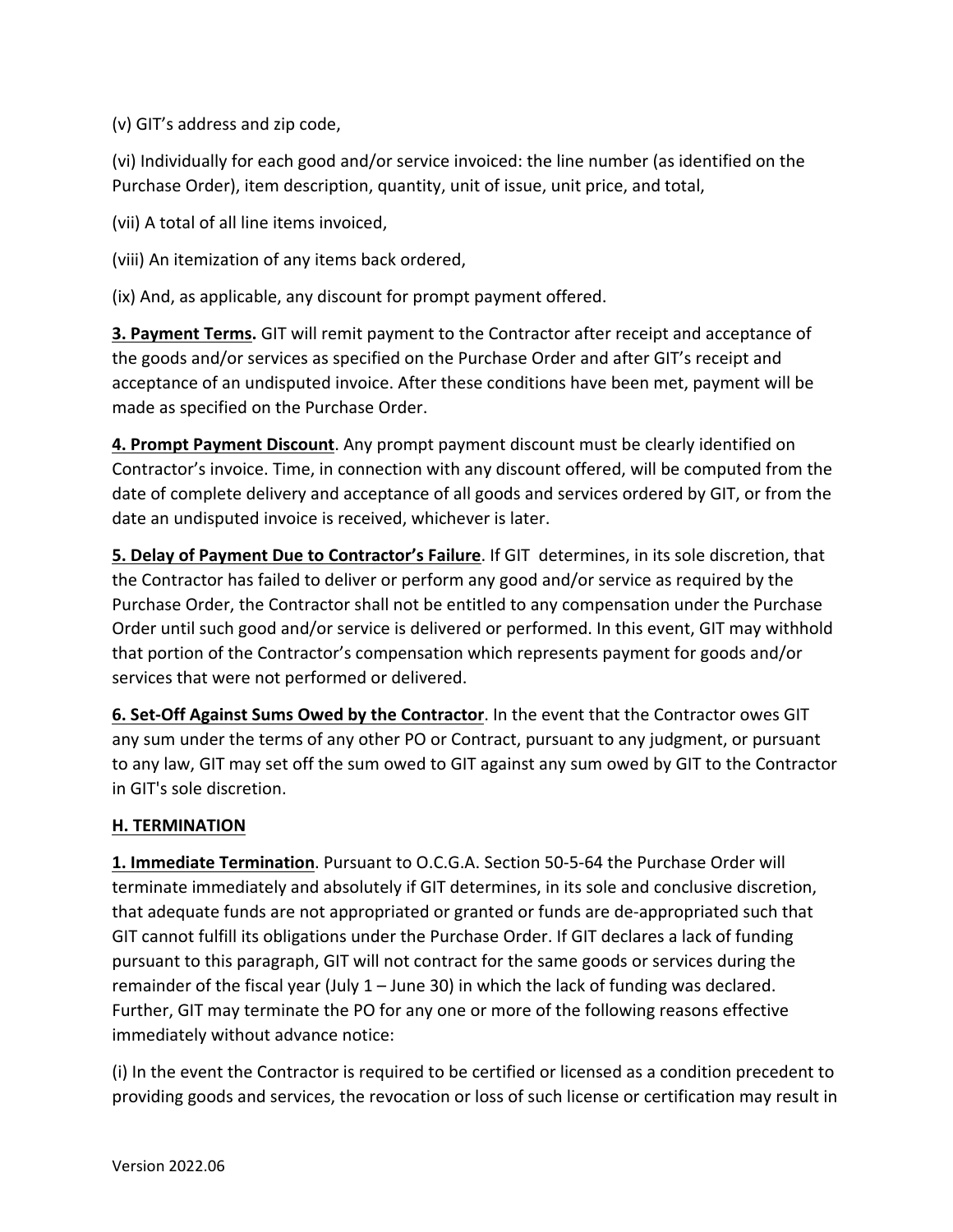immediate termination of the Contract effective as of the date on which the license or certification is no longer in effect;

(ii) GIT determines that the actions, or failure to act, of the Contractor, its agents, employees or subcontractors have caused, or reasonably could cause, life, health or safety to be jeopardized;

(iii) The Contractor fails to comply with confidentiality laws or provisions; and/or

(iv) The Contractor furnished any statement, representation or certification in connection with the Purchase Order or the bidding process which is materially false, deceptive, incorrect or incomplete.

**2. Termination for Convenience**. GIT may terminate the Purchase Order in whole or in part without the payment of any penalty or incurring any further obligation to the Contractor (subject to terms laid out in section 5 below: "Payment Limitation in Event of Termination").

**3. Termination for Cause**. The occurrence of any one or more of the following events shall constitute cause for GIT to declare the Contractor in default of its obligations under the Purchase Order:

(i) The Contractor fails to deliver or has delivered nonconforming goods or services or fails to perform, to GIT's satisfaction, any material requirement of the Purchase Order or is in violation of a material provision of the Purchase Order, including, but without limitation, the express warranties made by the Contractor;

(ii) GIT determines that satisfactory performance of the Purchase Order is substantially endangered or that a default is likely to occur;

(iii) The Contractor fails to make substantial and timely progress toward performance of the Purchase Order;

(iv) The Contractor becomes subject to any bankruptcy or insolvency proceeding under federal or state law to the extent allowed by applicable federal or state law including bankruptcy laws; the Contractor terminates or suspends its business; or GIT reasonably believes that the Contractor has become insolvent or unable to pay its obligations as they accrue consistent with applicable federal or state law;

(v) The Contractor has failed to comply with applicable federal, state and local laws, rules, ordinances, regulations and orders when performing within the scope of the Purchase Order;

(vi) The Contractor has engaged in conduct that has or may expose GIT or the State of Georgia to liability, as determined in GIT's sole discretion; or

(vii) The Contractor has infringed any patent, trademark, copyright, trade dress or any other intellectual property rights of GIT, the State of Georgia, or a third party.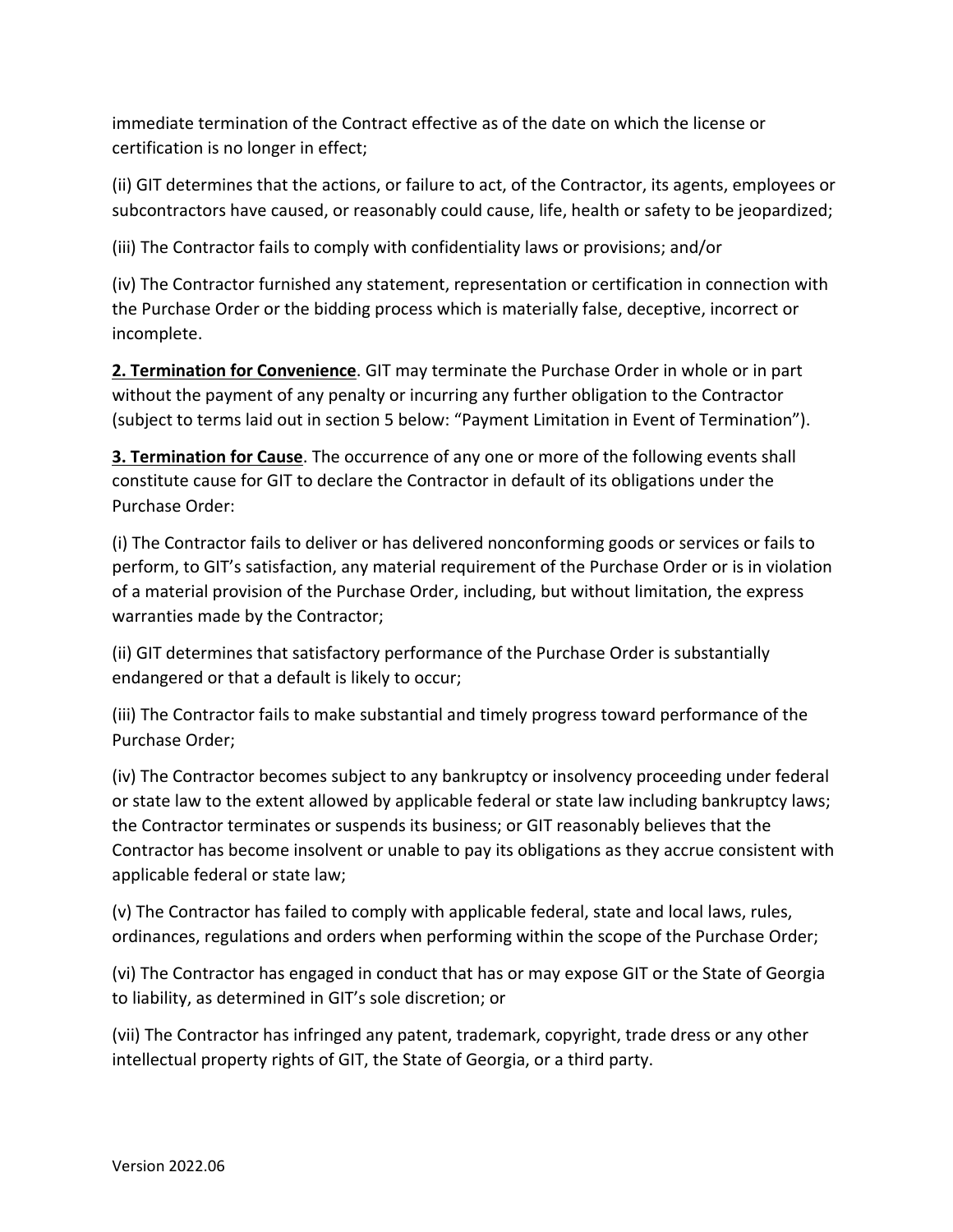**4. Notice of Default**. If there is a default event caused by the Contractor, GIT shall provide written notice to the Contractor requesting that the breach or noncompliance be remedied within the period of time specified in GIT's written notice to the Contractor. If the breach or noncompliance is not remedied within the period of time specified in the written notice, GIT may:

(i) Immediately terminate the Purchase Order without additional written notice; and/or

(ii) Procure substitute goods or services from another source; and/or,

(iii) Enforce the terms and conditions of the Purchase Order and seek any legal or equitable remedies

**5. Payment Limitation in Event of Termination**. In the event of termination of the Purchase Order for any reason by GIT, GIT shall pay only those amounts, if any, due and owing to the Contractor for goods and/or services actually rendered up to and including the date of termination of the Purchase Order and for which GIT is obligated to pay pursuant to the Purchase Order. Payment will be made only upon submission of invoices and proper proof of the Contractor's claim. This provision in no way limits the remedies available to GIT under the Purchase Order in the event of termination.

**6. The Contractor's Termination Duties**. Upon receipt of notice of termination or upon request of GIT, the Contractor shall cease work under the Purchase Order and take all necessary or appropriate steps to limit disbursements and minimize costs. Contractor shall immediately cease using and return to GIT any personal property or materials, whether tangible or intangible, provided by GIT to the Contractor. Further, the Contractor shall immediately return to GIT any payments made by GIT for goods and/or services that were not delivered or rendered by the Contractor. Comply with GIT instructions for the timely transfer of any active files and work product produced by the Contractor under the Contract. Cooperate in good faith with GIT, its employees, agents and contractors during the transition period between the notification of termination and the substitution of any replacement contractor. Immediately return to GIT any payments made by GIT for goods and services that were not delivered or rendered by the Contractor.

### **I. BONDS**

Contractor shall provide all applicable insurance and/or bonds as required in the Purchase Order.

#### **J. WARRANTIES**

### **1. Construction of Warranties Expressed in the Purchase Order with Warranties Implied by**

**Law.** All warranties made by the Contractor and/or subcontractors in all provisions of the Purchase Order and the Contractor's Response, whether or not the Contract specifically denominates the Contractor's and/or subcontractors' promise as a warranty or whether the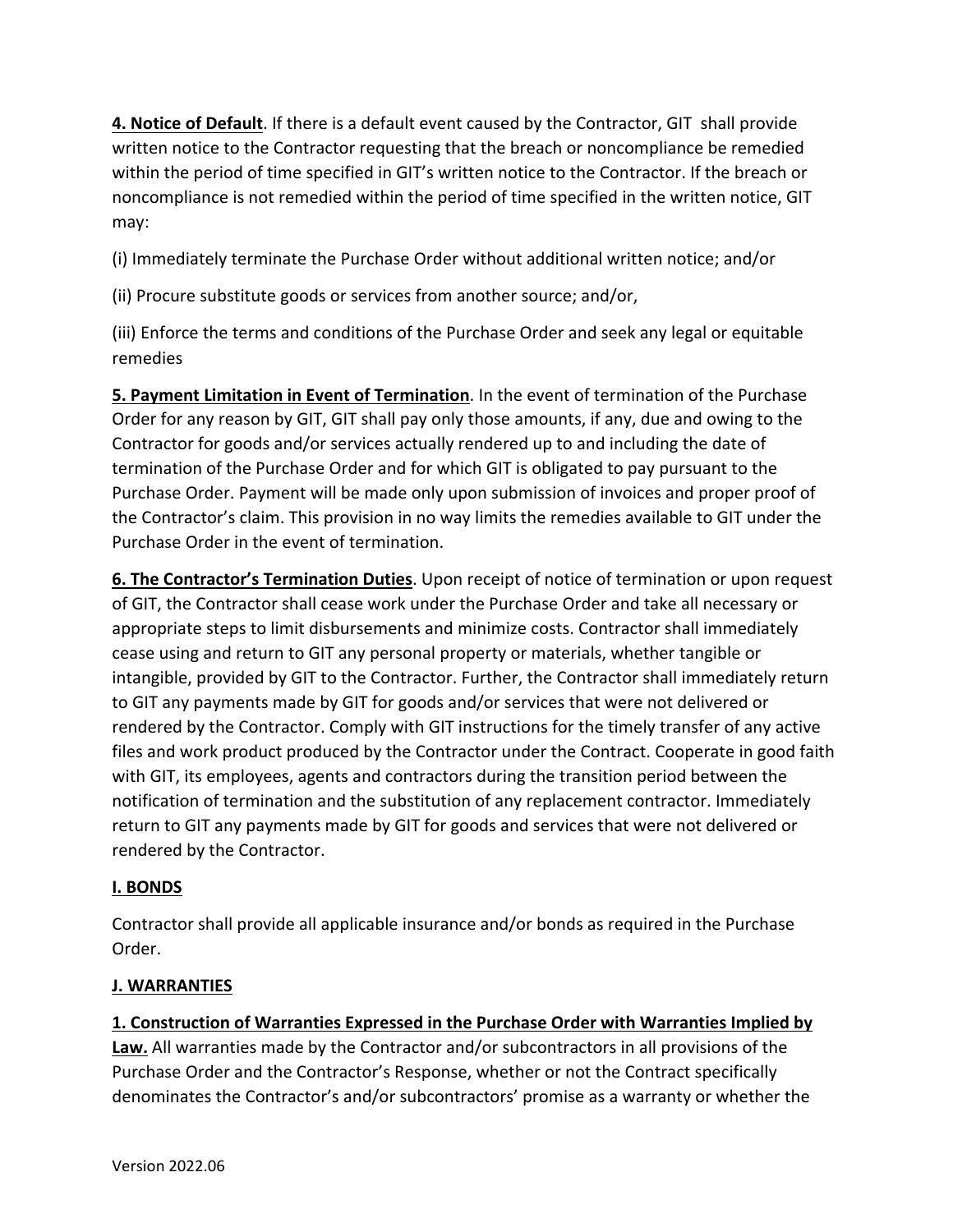warranty is created only by the Contractor's affirmation or promise, or is created by a description of the materials, goods and services to be provided, or by provision of samples to GIT shall not be construed as limiting or negating any warranty provided by law, including without limitation, warranties which arise through course of dealing or usage of trade, the warranty of merchantability, and the warranty of fitness for a particular purpose. The warranties expressed in the Contract are intended to modify the warranties implied by law only to the extent that they expand the warranties applicable to the goods and services provided by the Contractor. The provisions of this section apply during the term of the Purchase Order and any extensions or renewals thereof.

**2. Warranty – Nonconforming Goods**. All goods delivered by Contractor to GIT shall be free from any defects in design, material, or workmanship. If any goods offered by the Contractor are found to be defective in material or workmanship, or do not conform to Contractor's warranty, GIT shall have the option of returning, repairing, or replacing the defective goods at Contractor's expense. Payment for goods shall not constitute acceptance. Acceptance by GIT shall not relieve the Contractor of its warranty or any other obligation under the Purchase Order.

**3. Compliance with Federal Safety Acts**. Contractor warrants and guarantees to GIT that the goods provided under the Purchase Order are in compliance with Sections 5 and 12 of the Federal Trade Commission Act; the Fair Packaging and Labeling Act; the Federal Food, Drug, and Cosmetic Act; the Consumer Product Safety Act; the Federal Environmental Pesticide Control Act; the Federal Hazardous Substances Act; the Fair Labor Standards Act; the Wool Products Labeling Act; the Flammable Fabrics Act; the Occupational Safety and Health Act; the Office of Management and Budget A-110 Appendix A; and the Anti-Kickback Act of 1986.

**4. Originality and Title to Concepts, Materials, and Goods Produced**. Contractor represents and warrants that all the concepts, materials, goods and services produced, or provided to GIT pursuant to the terms of the Purchase Order shall be wholly original with the Contractor or that the Contractor has secured all applicable interests, rights, licenses, permits or other intellectual property rights in such concepts, materials and works.

Contractor represents and warrants that the concepts, materials, goods and services and GIT's use of same and the exercise by GIT of the rights granted by the Purchase Order shall not infringe upon any other work, other than material provided by the Purchase Order to the Contractor to be used as a basis for such materials, or violate the rights of publicity or privacy of, or constitute a libel or slander against, any person, firm or corporation and that the concepts, materials and works will not infringe upon the copyright, trademark, trade name, trade dress patent, literary, dramatic, statutory, common law or any other rights of any person, firm or corporation or other entity. The Contractor represents and warrants that it is the owner of or otherwise has the right to use and distribute the goods and services contemplated by the Purchase Order.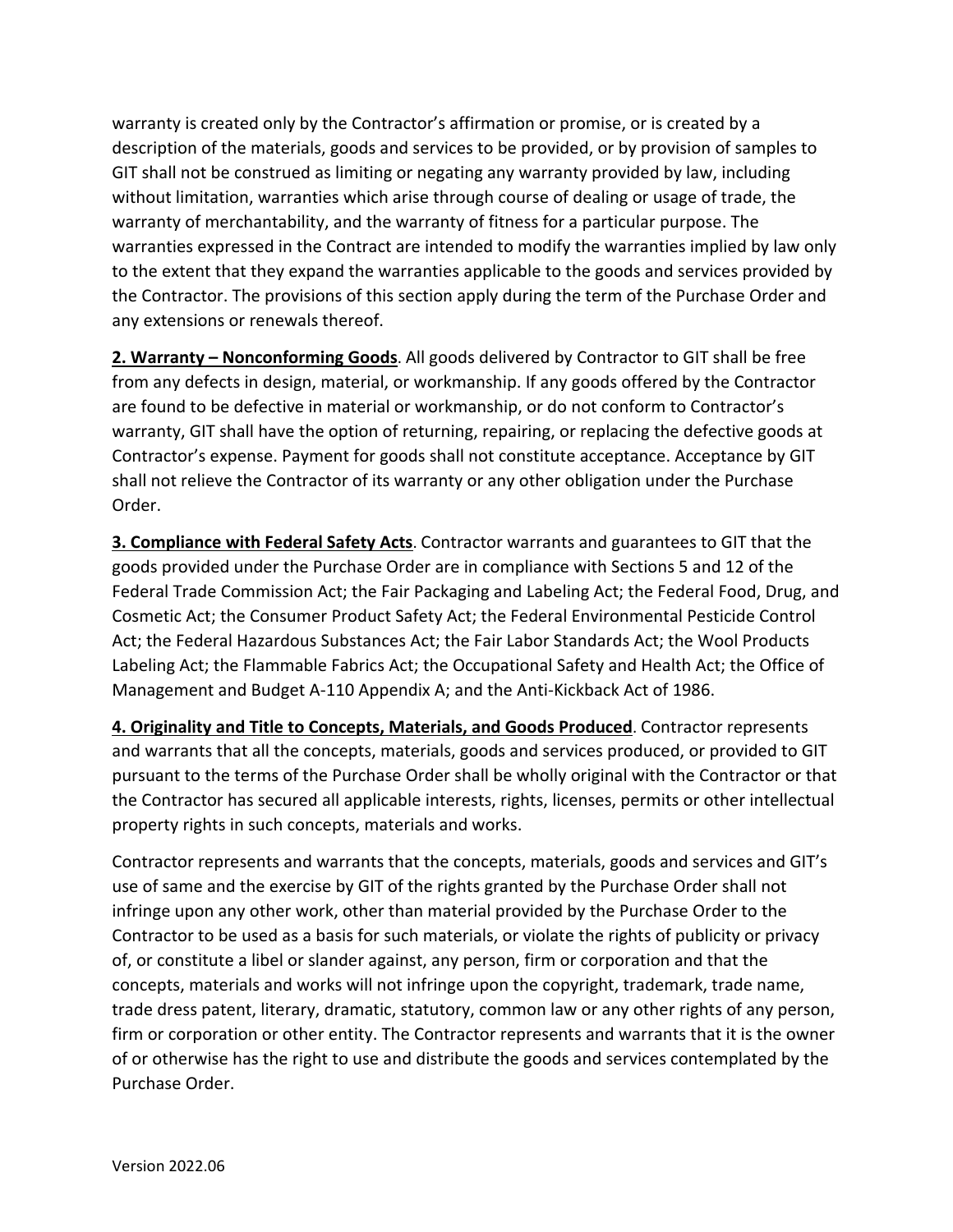**5. Conformity with Contractual Requirements.** The Contractor represents and warrants that the goods and services provided in accordance with the Purchase Order will appear and operate in conformance with the terms and conditions of the Purchase Order.

**6. Obligations Owed to Third Parties**. The Contractor represents and warrants that all obligations owed to third parties with respect to the activities contemplated to be undertaken by the Contractor pursuant to the Purchase Order are or will be fully satisfied by the Contractor so that GIT will not have any obligations with respect thereto.

**7. Title to Property**. The Contractor represents and warrants that title to any property assigned, conveyed or licensed to GIT is good and that transfer of title or license to GIT is rightful and that all property shall be delivered free of any security interest or other lien or encumbrance.

**8. Industry Standards**. The Contractor represents and expressly warrants that all aspects of the goods and services provided or used by it shall at a minimum conform to the standards in the Contractor's industry. This requirement shall be in addition to any express warranties, representations, and specifications included in the Purchase Order, which shall take precedence.

**9. Contractor's Personnel and Staffing**. Contractor warrants that all persons assigned to perform services under this Purchase Order are either lawful employees of Contractor or lawful employees of a Subcontractor authorized by GIT as specified in the Purchase Order. All persons assigned to perform services under this Purchase Order shall be qualified to perform such services. Personnel assigned by Contractor shall have all professional licenses required to perform the services.

**10. Use of State Vehicles**. Contractor warrants that no State vehicles will be used by Contractor for the performance of services under this Purchase Order. Contractor shall be responsible for providing transportation necessary to perform all services.

### **K. PRODUCT RECALL**

In the event that any of the goods are found by the Contractor, GIT, any governmental agency, or court having jurisdiction to contain a defect, serious quality or performance deficiency, or not to be in compliance with any standard or requirement so as to require or make advisable that such goods be reworked or recalled, the Contractor will promptly communicate all relevant facts to GIT and undertake all corrective actions, including those required to meet all obligations imposed by laws, regulations, or orders, and shall file all necessary papers, corrective action programs, and other related documents, provided that nothing contained in this section shall preclude GIT from taking such action as may be required of it under any such law or regulation. The Contractor shall perform all necessary repairs or modifications at its sole expense except to any extent that the Contractor and GIT shall agree to the performance of such repairs by GIT upon mutually acceptable terms.

### **L. CONFIDENTIAL INFORMATION**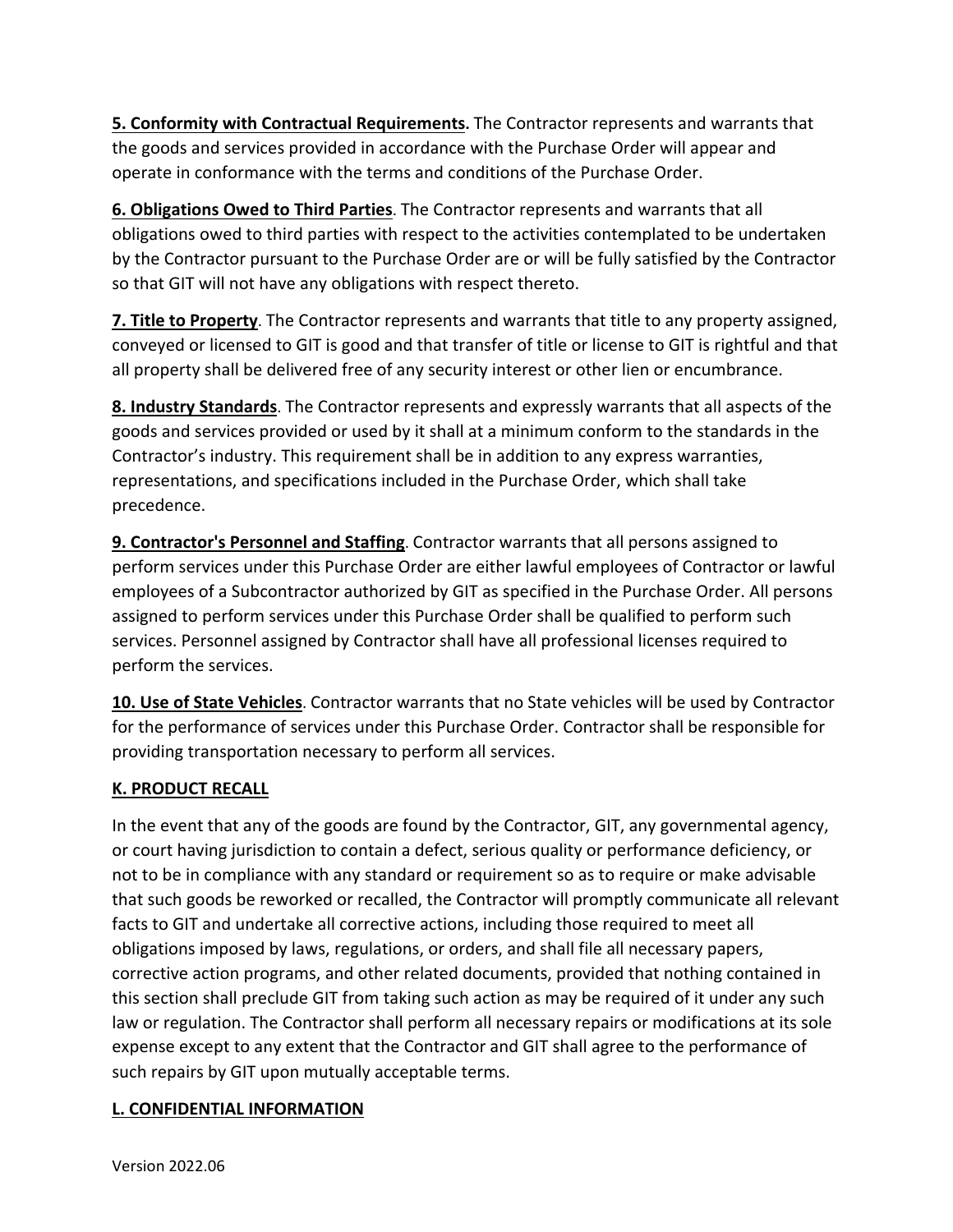Access to Confidential Information. The Contractor's employees, agents and subcontractors may have access to confidential information/data maintained by GIT to in the performance of Contractor's responsibilities under the Purchase Order. Confidential Information – means trade secrets, financial, statistical, personnel, technical and other data and information maintained in any format relating to GIT's business or business of its constituents. Confidential information does not include (i) information that is already known by the receiving party, free of obligation of confidentiality; (ii) information that becomes generally available to the public, other than as a result of disclosure by the receiving party in breach of this Agreement; (iii) information that is independently developed by the receiving party without reference to the Confidential Information; and (iv) information that the receiving party rightfully obtains from a third party free of the obligation of confidentiality to the disclosing party. Contractor shall have the burden to demonstrate that any exception to protection exists by written evidence and shall present such evidence to the State as soon as possible.

The Contractor agrees not to disclose the Confidential Information to any third party and to protect it in strict confidence but no less than a reasonable standard of care. It is understood, however that the Contractor may disclose the Confidential Information on a "need to know" basis to the Contractor's employees and subcontractors who are working on the project, as maybe directed by GIT, provided that all such employees and subcontractors shall have executed a confidentiality agreement with the Contractor requiring an obligation of confidentiality at least as restrictive as contained herein. Contractor is responsible for the disclosure of Confidential Information by its employees, its subcontractor(s), or any other party that is permitted access to Confidential Information. Contractor shall provide to GIT a written description of the Contractor's policies and procedures to safeguard Confidential Information which shall address information conveyed in verbal, written and electronic formats and provide for one designated individual as the primary point of contact for the receipt and management of such Confidential Information who shall remain responsible for the data collected, used or disseminated by the Contractor in connection with performance of the Purchase Order.

The Confidential Information shall remain the property of GIT at all times. Contractor shall acquire no right or title to the Confidential Information. The Contractor agrees not to use the Confidential information for any purpose except for the limited right to use the Confidential Information as necessary by this Purchase Order. Any data supplied to or created by the Contractor shall be considered the property of GIT. The Contractor must return any and all data collected, maintained, created or used in the course of the performance of the Purchase Order, promptly at the request of GIT.

3. Subpoena. In the event that a subpoena or other legal process is served upon the Contractor for records containing confidential information, the Contractor shall promptly notify GIT and cooperate with GIT in any lawful effort to protect the confidential information.

4. Reporting of Unauthorized Disclosure. The Contractor shall immediately report to GIT any unauthorized disclosure of confidential information.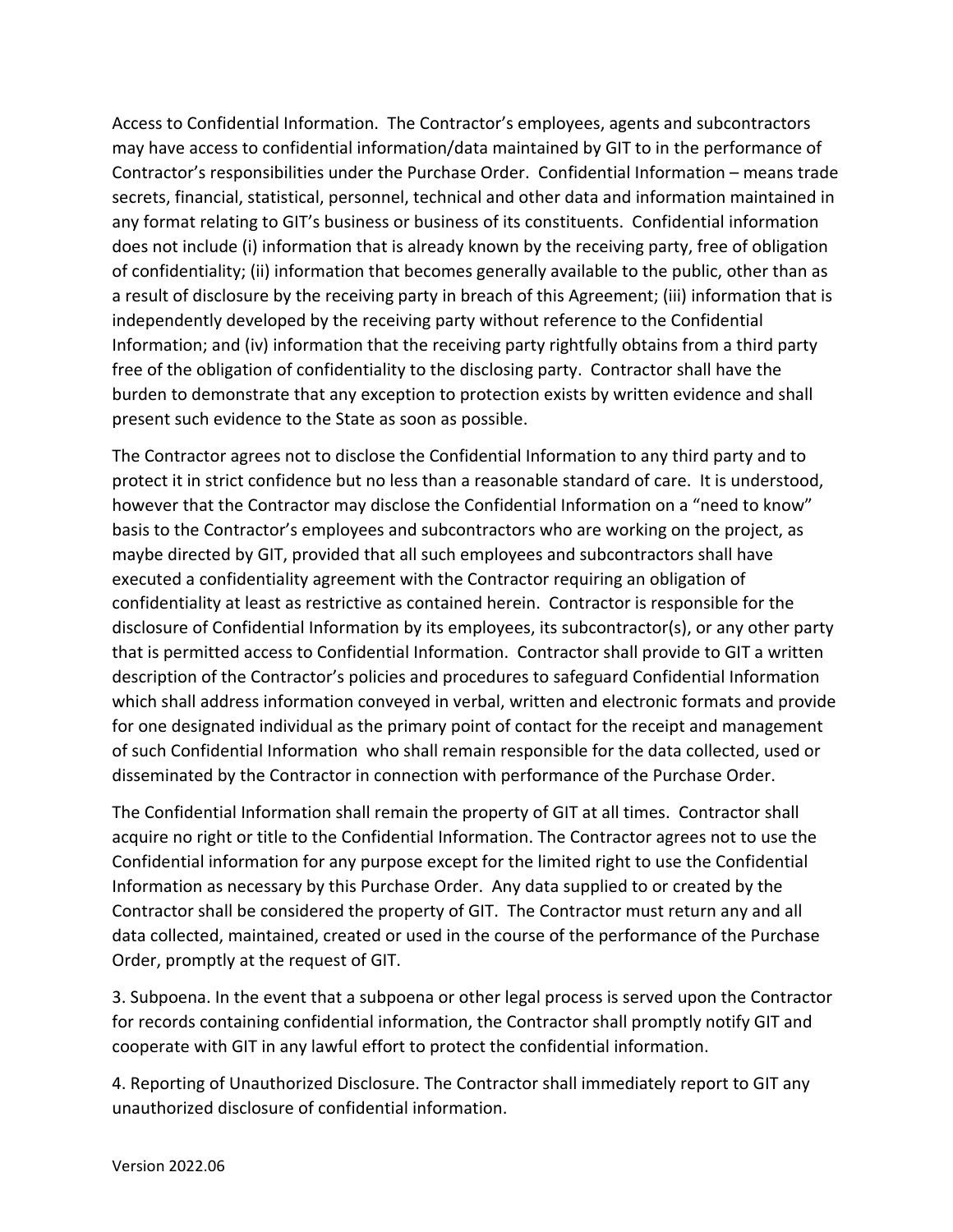5. Survives Termination. The Contractor's confidentiality obligation under the Purchase Order shall survive termination of the order.

### **M. INDEMNIFICATION**

1. Contractor agrees to defend, indemnify, and hold harmless GIT, its officers, agents, employees, and volunteers (the "Indemnified Parties") from and against any claims, damages, and actions of any kind or nature, whether at law or in equity, including, without limitation, court costs, investigative fees and expenses, and attorneys' fees arising out of or caused by Contractor and it/or its partners, principals, agents, employees, and/or subcontractors in the performance of or failure to perform the Contract, resulting from or in connection with, including but not limited to:

(i) Any breach of the Contract;

(ii) Any negligent, intentional or wrongful act or omission of the Contractor or any employee, agent or subcontractor utilized or employed by the Contractor;

(iii) Any failure of goods to comply with applicable specifications, warranties, and certifications under the Contract;

(iv) The negligence or fault of the Contractor in design, testing, development, manufacture, or otherwise with respect to the goods or any parts thereof provided under the Contract;

(v) Claims, demands, or lawsuits that, with respect to the goods or any parts thereof, allege product liability, strict product liability, or any variation thereof;

(vi) The Contractor's performance or attempted performance of the Contract, including any employee, agent or subcontractor utilized or employed by the Contractor;

(vii) The violation of any third party's trade secrets, proprietary information, trademarks, copyright, patent rights, or other intellectual property rights

(viii) All injuries or death to persons or damage to property, including theft;

(ix) Provider's failure to perform all obligations owed to Provider employees including any claim Provider employees might have or make for privilege, compensation, or benefits under any GIT employee benefit plan

(x) Any and all sums that are due and owing to the Internal Revenue Service for withholding, FICA, and unemployment or other state and federal taxes.

2. Duty to Reimburse State Tort Claims Fund. To the extent such damage or loss as covered by this indemnification is covered by GIT of Georgia Tort Claims Fund ("the Fund"), the Contractor (and its insurers) agrees to reimburse the Fund. To the full extent permitted by the Constitution and the laws of Georgia and the terms of the Fund, the Contractor and its insurers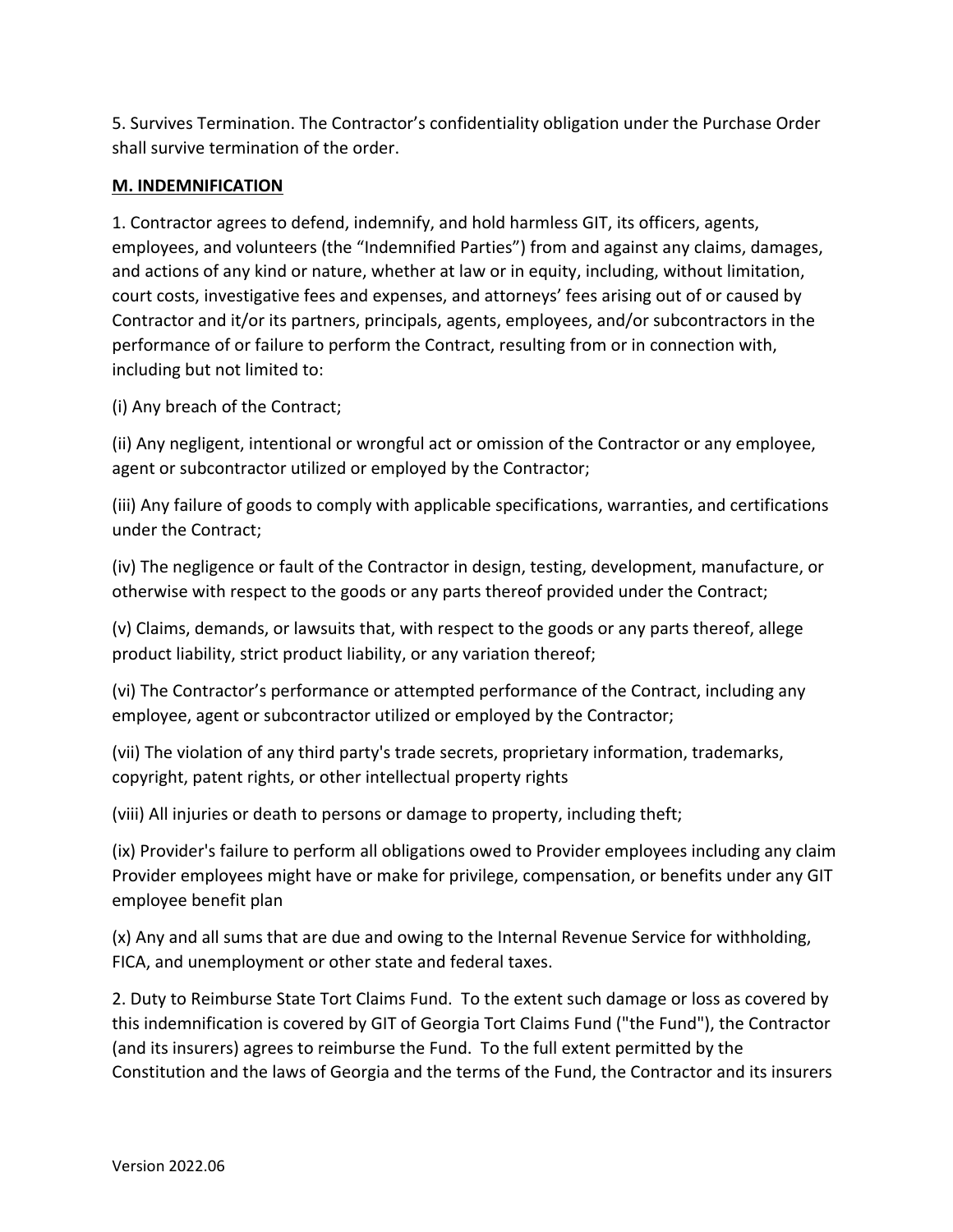waive any right of subrogation against GIT, the Indemnified Parties, and the Fund and insurers participating thereunder, to the full extent of this indemnification.

3. Litigation and Settlements. The Contractor shall, at its own expense, be entitled to and shall have the duty to participate in the defense of any suit against the Indemnified Parties. No settlement or compromise of any claim, loss or damage entered into by the Indemnified Parties shall be binding upon Contractor unless approved in writing by Contractor. No settlement or compromise of any claim, loss or damage entered into by Contractor shall be binding upon the Indemnified Parties unless approved in writing by the Indemnified Parties.

4. Patent/Copyright Infringement Indemnification. Contractor shall, at its own expense, be entitled to and shall have the duty to participate in the defense of any suit instituted against GIT and indemnify GIT against any award of damages and costs made against GIT by a final judgment of a court of last resort in such suit insofar as the same is based on any claim that any of the goods constitutes an infringement of any United States Letters Patent or copyright, provided GIT gives the Contractor immediate notice in writing of the institution of such suit, permits Contractor to fully participate in the defense of the same, and gives Contractor all available information, assistance and authority to enable Contractor to do so. Subject to approval of the Attorney General of the State of Georgia, GIT shall tender defense of any such action to Contractor upon request by Contractor. Contractor shall not be liable for any award of judgment against GIT reached by compromise or settlement unless Contractor accepts the compromise or settlement. Contractor shall have the right to enter into negotiations for and the right to effect settlement or compromise of any such action, but no such settlement shall be binding upon GIT unless approved by GIT.

In case any of the goods is in any suit held to constitute infringement and its use is enjoined, Contractor shall, at its option and expense:

(i) Procure for GIT the right to continue using the goods;

(ii) Replace or modify the same so that it becomes non-infringing; or

(iii) Remove the same and cancel any future charges pertaining thereto.

Contractor, however, shall have no liability to GIT if any such patent, or copyright infringement or claim thereof is based upon or arises out of:

(i) Compliance with designs, plans or specifications furnished by or on behalf of GIT as to the goods;

(ii) Use of the goods in combination with apparatus or devices not supplied by Contractor;

(iii) Use of the goods in a manner for which the same was neither designed nor contemplated; or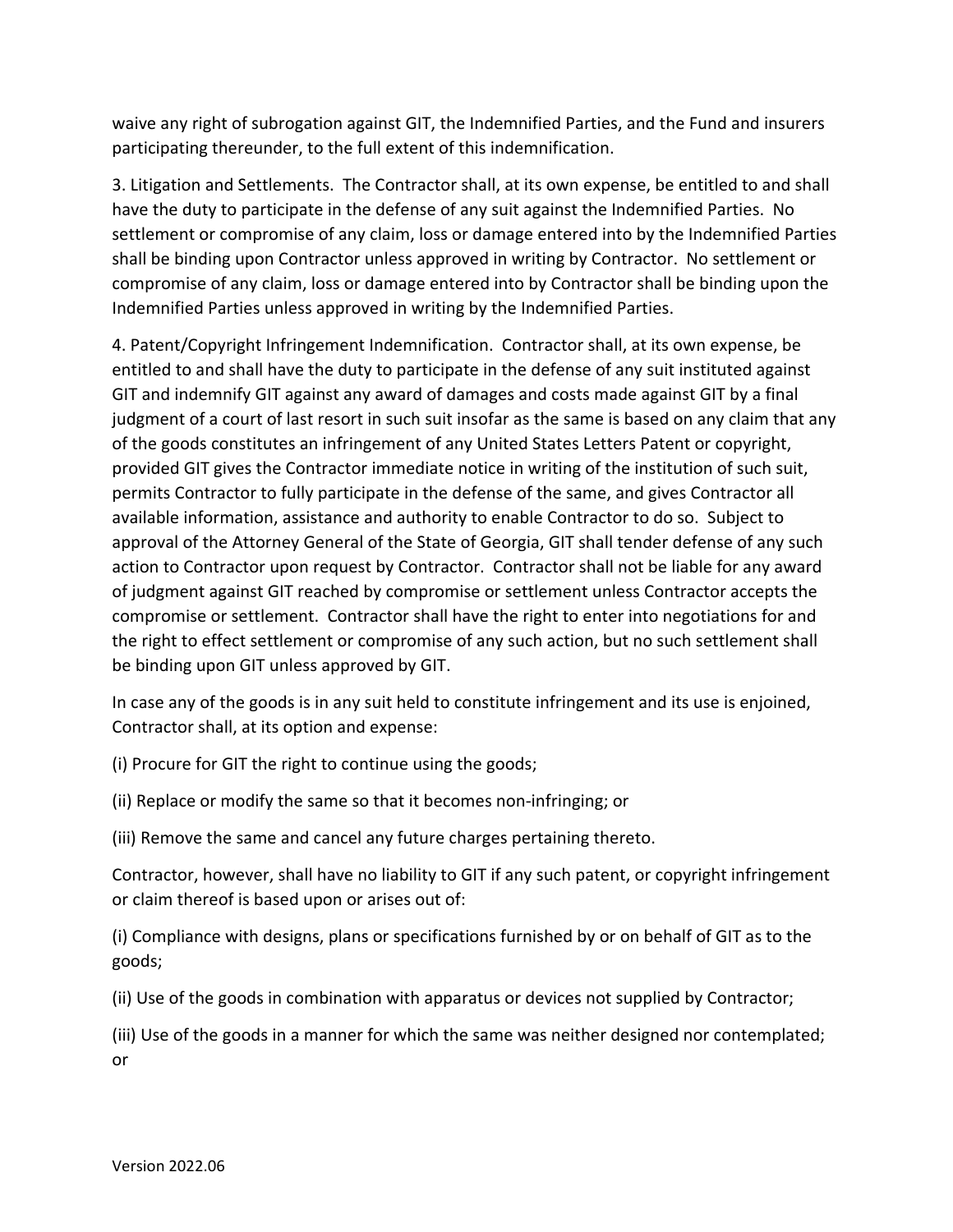(iv) The claimed infringement of any patent or copyright in which GIT or any affiliate or subsidiary of GIT has any direct interest by license or otherwise.

5. Survives Termination. The indemnification obligation of the Contractor shall survive termination of the Contract.

## **N. INSURANCE**

Unless otherwise specified in the Purchase Order, the contractor shall, at its own expense, procure and maintain, without interruption during the entire term of this contract, insurance of the kinds and limits listed hereunder. Certificate(s) of insurance issued by the contractor's insurance carrier(s) shall be furnished to GIT before beginning work and shall name Board of Regents of the University System of Georgia, by on behalf of GIT, including its officers, employees and agents as Additional Insureds on the General Liability and Business Automobile Liability policies. The insurance coverage required under this Purchase Order are minimum limits required and are not intended to limit the responsibility or liability of the Contractor. Contractor may not utilize a subcontractor to fulfill its obligations of this contract, unless permission is received in writing from the Director of Purchasing, or his official designee. If any subcontractor is used to fulfill this contract, they or the Contractor on their behalf, shall carry the same coverage and limits of insurance outlined herein. It shall be the Contractor's responsibility to ensure compliance of this requirement.

Workers' Compensation and Employers' Liability Insurance

a) Workers' Compensation Insurance shall be written in accordance with statutory coverage required by the State of Georgia. A self-insurer must provide a certificate from the Georgia Board of Workers' Compensation stating contractor qualifies to pay its own worker's compensation claims.

b) Employer's Liability Insurance shall be written with minimum limits of:

- 1. Bodily Injury by Accident \$1,000,000 each accident
- 2. Bodily Injury by Disease \$1,000,000 each employee
- 3. Bodily Injury by Disease \$1,000,000 policy limit

Commercial General Liability Insurance

Commercial General Liability Insurance shall be written on an occurrence form and shall provide at minimum the following limits. General Aggregate Limits to apply per project/location:

| Each Occurrence                         | \$1,000,000 |
|-----------------------------------------|-------------|
| Damage to Rented Premises               | \$300,000   |
| Personal & Advertising Injury           | \$1,000,000 |
| General Aggregate                       | \$2,000,000 |
| Products-Completed Operations Aggregate | \$2,000,000 |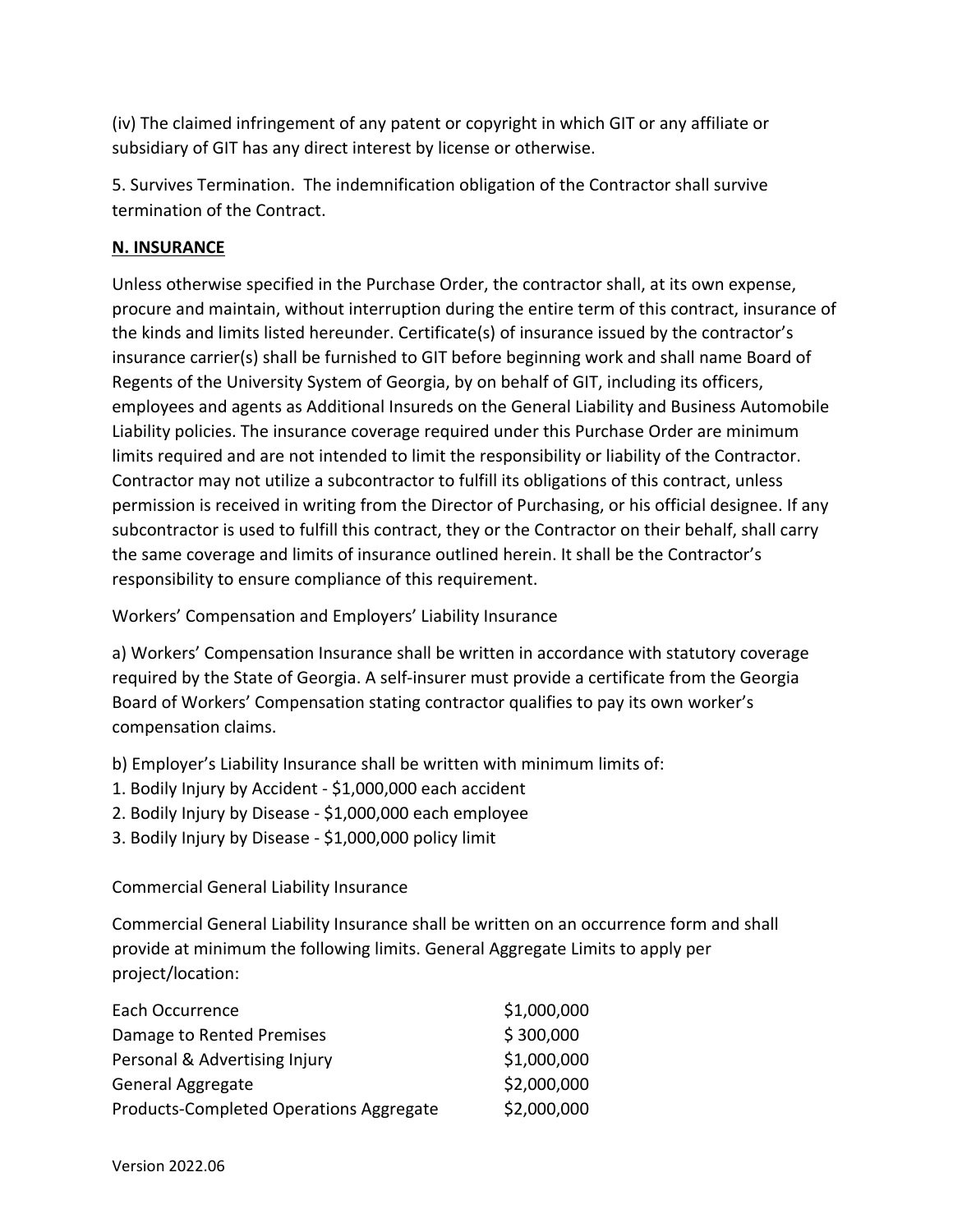In Addition the:

Commercial General Liability Insurance Policy must provide coverage for Contractual Liability and all activities to be performed by the contractor.

Business Automobile Liability Insurance

Business Automobile Liability Insurance shall be written to include coverage for bodily injury and property damage arising from ownership, maintenance or use of any automobile, including all owned, non-owned and/or hired automobile.

| Minimum limit                                                    | \$1,000,000 Combined Single Limit.                          |  |
|------------------------------------------------------------------|-------------------------------------------------------------|--|
| Commercial Umbrella/Excess Liability Insurance – Occurrence form |                                                             |  |
| Minimum limit<br>Minimum limit                                   | \$2,000,000 Each Occurrence<br>\$2,000,000 Annual Aggregate |  |
| Professional Liability Insurance – Occurrence form               |                                                             |  |
| Minimum limit<br>Minimum limit                                   | \$3,000,000 Each Occurrence<br>\$3,000,000 Annual Aggregate |  |

Commercial Umbrella/Excess Liability Insurance Policy must provide the same or broader coverage than those provided for in the above Employers Liability, Commercial General Liability and Business Automobile Liability Policies.

All insurance coverage shall be issued by insurance carriers licensed by the Insurance Commissioner to conduct business in the State of Georgia and have a minimum current A.M. Best rating of A-, Class VII or better in the most recently published A.M. Best Insurance Report. If during the term of the policy, a company's rating falls below "A-" Class "VII", the insurance must be replaced no later than the renewal date of the policy with an insurer rated at least "A-" Class "VII" in the most recently published A.M. Best Insurance Report.

Each policy shall be endorsed to provide that the policy not be canceled, non-renewed, changed or allowed to lapse for any reason without thirty (30) days of written notice to GIT. Insurance policies meeting the requirements stated above shall be maintained for the duration of the project. Renewal certificates shall be sent to GIT thirty (30) days prior to any expiration date of coverage.

GIT shall be entitled, upon request and without expense, to receive copies of policies and endorsements thereto and may make any reasonable requests for deletion or revision or modification or particular policy terms, conditions, limitations, or exclusions except where policy provisions are established by law or regulations binding upon either of the parties or to underwriting on such policies.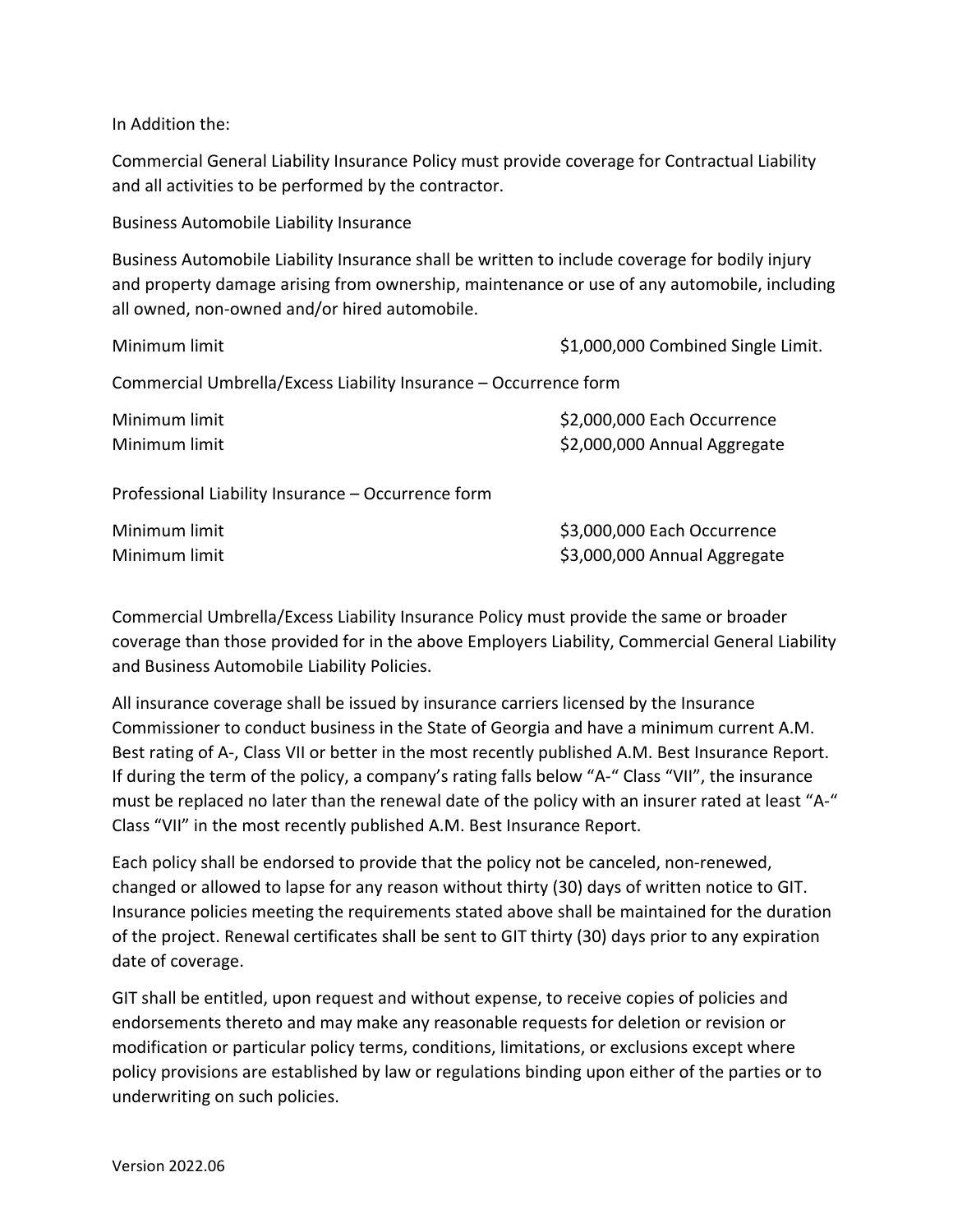## **O. COMPLIANCE WITH DATA PROTECTION REGULATION () POLICIES**

Regardless of the contractor's location, contractor shall, at its own expense, comply with the EU General Data Protection Regulation (EU GDPR) as found at: [https://www.eugdpr.org](https://www.eugdpr.org/) in case it provides goods or services to or monitors the behavior of European Union data subjects in connection to the Purchase Order.1

#### **P. ADHERENCE TO THE UNIVERSITY OF GEORGIA ETHICS POLICY**

Vendors and contractor shall comply with the University System of Georgia Board of Regents Ethics Policy (Board Policy 8.2.20). The University prohibits any form of discrimination, harassment or retaliation against or by any member of the faculty, staff, administration, student body, volunteers, or visitors based upon race, color, religion, sex, national origin, age, whistle-blower status, disability, gender identity or expression, genetics, or any other characteristic protected by state or federal law. Vendor's and contractor's employees will be required to know and adhere to the Title IX policy.

#### **Q. CLICK-THROUGH TERMS**

Any click wrap or shrink-wrap terms or conditions included with Supplier's software shall be null and void. For avoidance of doubt, the terms and conditions of this Purchase Order shall prevail.

The Purchase Order shall not apply to the privacy and security or indemnity liabilities or any claim covered by insurance.

#### **R. GEORGIA TECH SECURITY AND CRIMINAL BACKGROUND INVESTIGATIONS**

(i) The Contractor shall perform security clearance background checks on its officers, agents, employees or others assigned to have regular interaction with students, employees, money, sensitive/confidential data or access to Georgia Tech's premises. Georgia Tech reserves the right to require additional background checks be made on any of Contractor's officers, agents, employees assigned to have access to Georgia Tech's premises. The Contractor shall defend, indemnify and hold harmless Georgia Tech for its failure to obtain appropriate security clearance background checks.

(ii) Contractor represents and warrants that Contractor shall refrain from assigning any of its individual personnel to any task or other obligation under this Contract if that individual's criminal background investigation reveals a disregard for the law. If Georgia Tech has a concern that Contractor's personnel poses an unacceptable security risk, Contractor shall not assign such personnel to Georgia Tech. Contractor shall ensure that criminal background investigations for its Personnel include at least the following requirements:

- A state and federal criminal history check covering a minimum of seven (7) years;
- A nationwide sex offender search;
- A social security number check;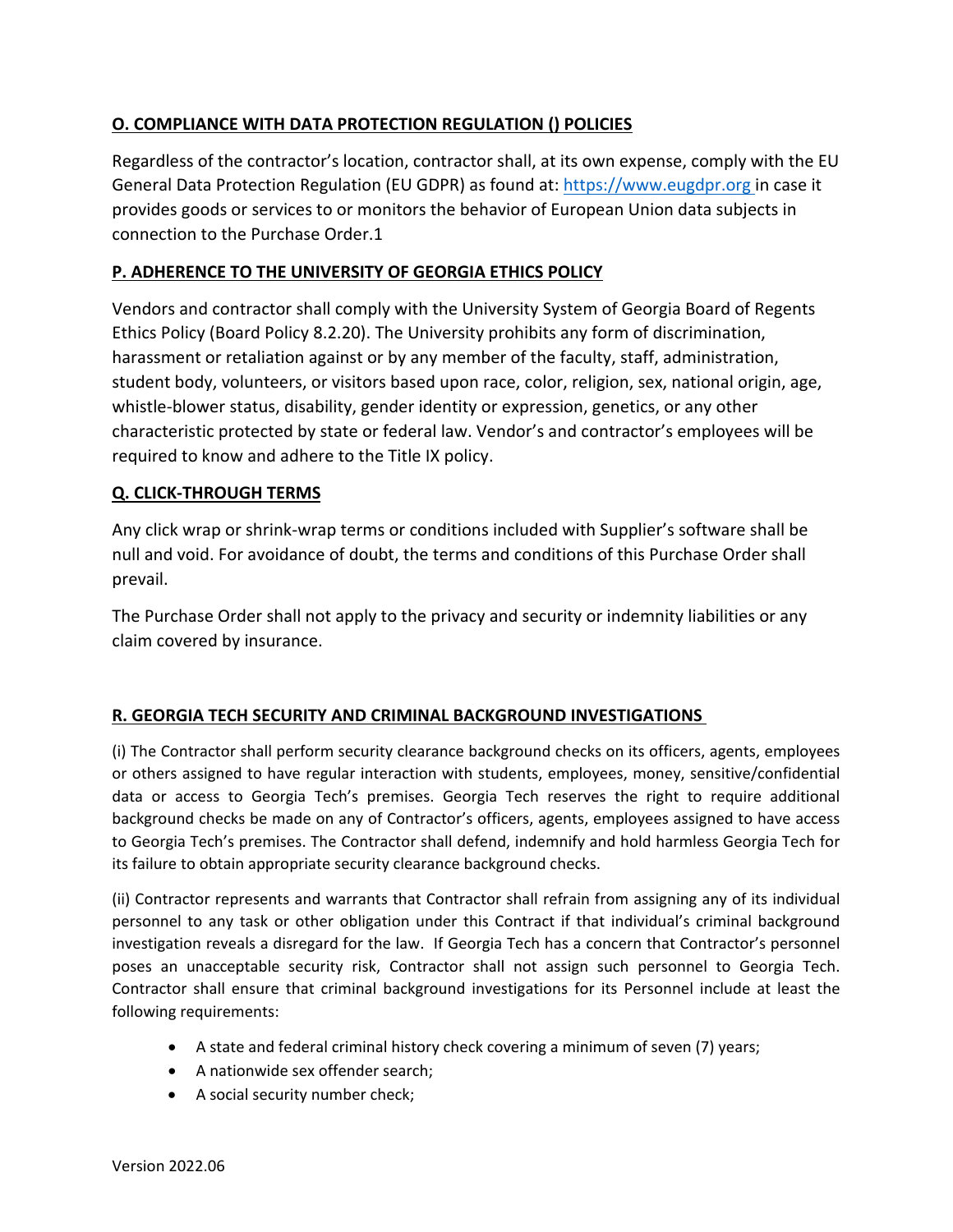- An educational/academic credentials check for all Contractor positions which require a postsecondary education degree; and
- Office of Foreign Asset Control (OFAC) check;
	- Felony convictions and convictions of crimes of moral turpitude automatically may disqualify an individual for certain positions; Contractor shall contact Georgia Tech if any of officers, agents, employees or others assigned to Georgia Tech have such convictions for Georgia Tech's consideration and approval prior to assignment with sufficient information to evaluate the situation; criminal background investigation results shall not be provided to Georgia Tech.

(iii) Contractor maintains full responsibility for the actions of it and its employees and will be fully responsible for enforcing and implementing an appropriate background check requirement which conforms to State, Federal, Local and Board of Regents of the University System of Georgia Guidelines. The Contractor shall defend, indemnify and hold harmless Georgia Tech for the actions of Contractor's employees. The Contractor will review the results of the background check. Georgia Tech should not receive the results of the background checks, but only individuals that have passed background check should be assigned by Contractor.

(iv) The Contractor's Personnel may be granted access to Georgia Tech's computers, hardware, software, programs and/or information technology infrastructure or operations to the extent necessary to carry out the Contractor's responsibilities under the Contract. Such access may be terminated at the sole discretion of Georgia Tech. The Contractor shall provide immediate notice to Georgia Tech of any Personnel suspected of abusing or misusing such access privilege.

(v) The Contractor represents and warrants that Contractor shall provide immediate notice to Georgia Tech of the changed status of any Personnel granted access to state computers, hardware, software, programs and/or information technology infrastructure or operations, including, but not limited to, termination or change of the position or contract relationship.

**S. DATA SECURITY** Supplier must protect any University System of Georgia (USG) data, regardless of its source, with the level of protection as defined in the USG Standard for Supplier Management: Cybersecurity Requirements and as required by law, regulation, or USG policy. Supplier shall also provide USG evidence of \$3,000,000 errors and omissions insurance to protect USG's interest in its data. The policy shall include USG as a named insured. In addition, Supplier must at least annually provide a SOC report, SSAE 18, or other similar information which is acceptable to GIT ("Data Security Compliance Report") regarding Supplier's data security compliance for USG's review and approval. If Supplier is at any point during the term of this Agreement unable to provide a Data Security Compliance Report or the provided Data Security Compliance Report does not meet USG's approval, USG may terminate this contract as provided in Section 5.3. To the extent that Supplier uses any contractor or persons who are not Supplier's employees or any third party ("Third Party Providers") to provide any goods or services under this Agreement, Supplier shall require such Third Party Provider to comply with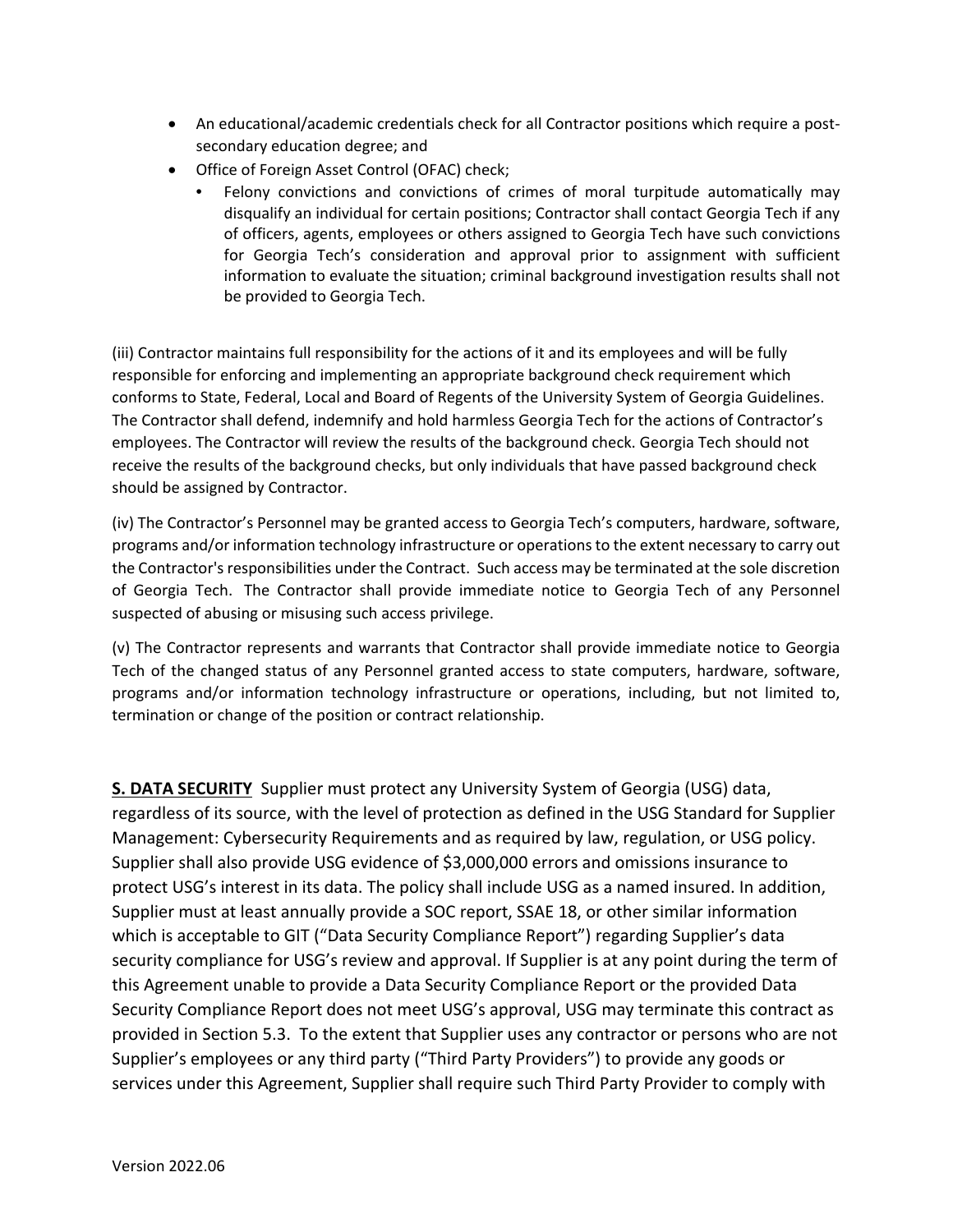the terms and provisions of this Section. Supplier shall remain liable to GIT for any noncompliance by such Third Party Providers.

Technical Errors & Omissions \$3,000,000 coverage per occurrence/aggregate:

- 1. Technology Errors and Omissions
- 2. Multimedia Liability
- 3. Privacy Liability
- 4. Network Security Liability
- 5. Breach Costs Coverage Notification, Credit Monitoring, Forensics, Public Relations
- 6. Regulatory Fines and Penalties assessed due to a Data (Privacy) Breach

Technology Errors and Omissions insurance covering liabilities, punitive damages, data breach regulatory fines and penalties and claim expenses arising from acts, errors and omissions, in rendering or failing to render all services and in the provision of all products in the performance of the Agreement, including the failure of products to perform the intended function or serve the intended purpose.

Policy shall include coverage for loss, disclosure and theft of data in any form; media and content rights infringement and liability, including but not limited to, software copyright infringement; network security failure, including but not limited to, denial of service attacks and transmission of malicious code. Coverage shall include the cost of notifying individuals of a security or data breach, the cost of credit monitoring services and any other causally-related crisis management expense for up to one (1) year. Coverage shall contain severability for the insured organization for any intentional act exclusions. If coverage is provided on a claimsmade basis, then it must be maintained for a period of two (2) years after acceptance of the deliverables and/or services provided in connection with this Agreement.

Additionally, policy shall cover consequential or vicarious liabilities (e.g., claims brought against vendor and respective directors, officers, and employees due to the wrongful acts and failures committed and direct losses (e.g., claims) made by 3rd parties and their respective directors, officers, and employees against Georgia Tech for financial loss due to Georgia Tech wrongful acts or failures).

Policy shall have the "Insured v. Insured" exclusion amended to allow an "Additional Insured" to bring a claim against the Named Insured.

# **T. PURCHASE ORDER ADMINISTRATION**

**1. Order of Preference**. In the case of any inconsistency or conflict among the specific provisions of GIT Standard Purchase Order Terms and Conditions (including any amendments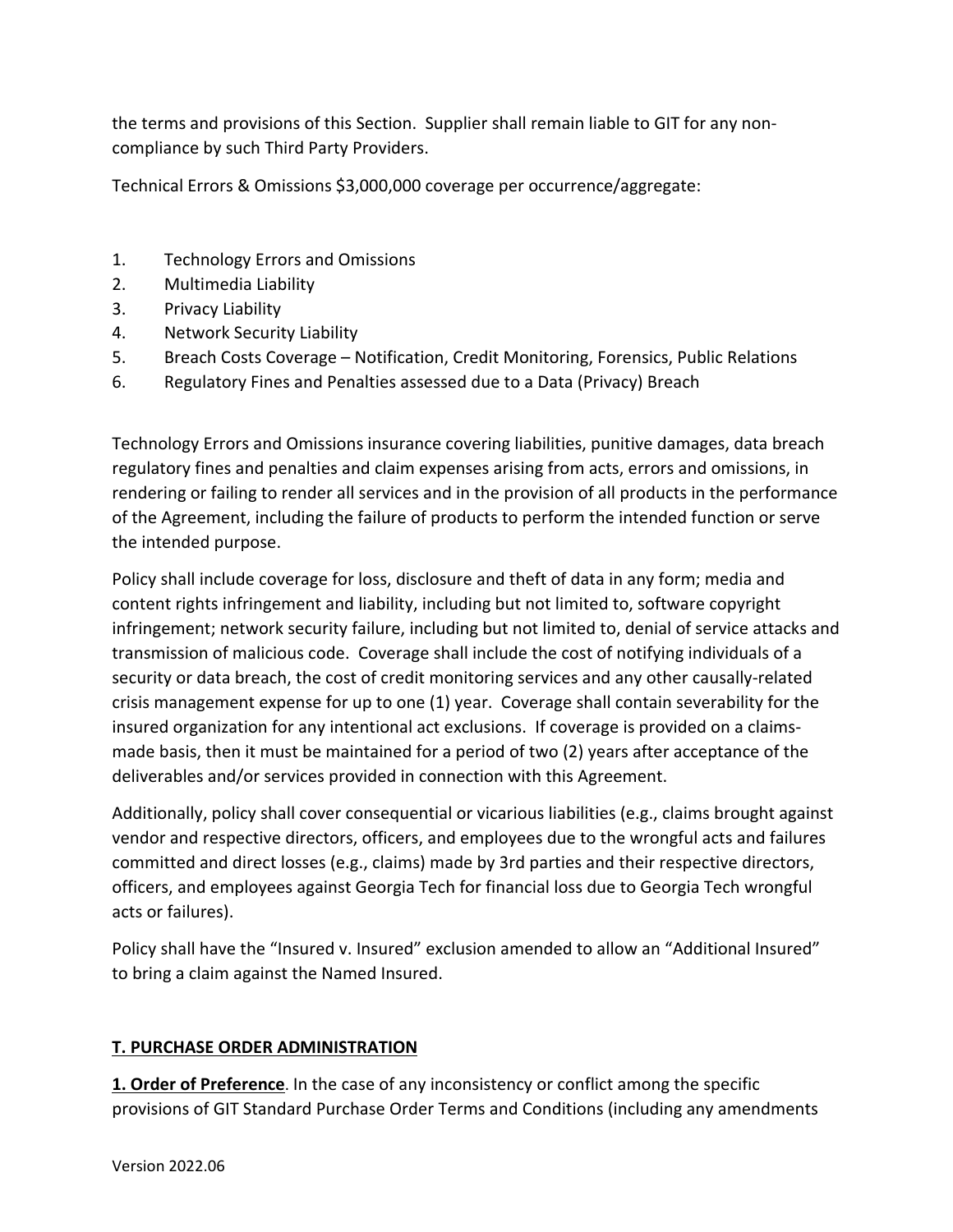accepted by both GIT and the Contractor attached hereto), any applicable solicitation (including any subsequent addenda and written responses to bidders' questions), and the Contractor's Response, any inconsistency or conflict shall be resolved as follows:

(i) First, by giving preference to the specific provisions of GIT's Purchase Order including but not limited to any negotiated terms and conditions accepted in writing by GIT and/or provisions of GIT Purchase Order Terms & Conditions found at http://www.procurement.gatech.edu/POTandC.pdf.

(ii) Second, by giving preference to the specific provisions of any applicable Solicitation/RFX.

(iii) Third, by giving preference to the specific provisions of the Contractor's Response, quote or proposal, including any modifications, accepted by GIT.

**2. Intent of References to Bid Documents**. The references to the parties' obligations, which are contained in this document, are intended to supplement or clarify the obligations as stated in the solicitation and the Contractor's Response. The failure of the parties to make reference to the terms of the solicitation or the Contractor's Response in this document shall not be construed as creating a conflict and will not relieve the Contractor of the contractual obligations imposed by the terms of the solicitation and the Contractor's Response. The contractual obligations of GIT cannot be implied from the Contractor's Response.

**3. Compliance with the Law & Conflict of Interest**. The Contractor, its employees, agents, and subcontractors shall comply with all applicable federal, state, and local laws, rules, ordinances, regulations and orders now or hereafter in effect when performing under the Purchase Order. The provisions of O.C.G.A. Section 45-10-20 et seq. have not and must not be violated under the terms of the Purchase Order.

**4. Drug-free Workplace**. The Contractor hereby certifies as follows:

(i) Contractor will not engage in the unlawful manufacture, sale, distribution, dispensation, possession, or use of a controlled substance or marijuana during the performance of the Purchase Order; and

(ii) If Contractor has more than one employee, including Contractor, Contractor shall provide for such employee(s) a drug-free workplace, in accordance with the Georgia Drug-free Workplace Act as provided in O.C.G.A. Section 50-24-1 et seq., throughout the duration of this Contract; and

(iii) Contractor will secure from any subcontractor hired to work on any job assigned under the Purchase Order the following written certification: "As part of the subcontracting agreement with (Contractor's Name), (Subcontractor's Name) certifies to the contractor that a drug-free workplace will be provided for the subcontractor's employees during the performance of this Contract pursuant to paragraph 7 of subsection (b) of Code Section 50-24-3."

Contractor may be suspended, terminated, or debarred if it is determined that: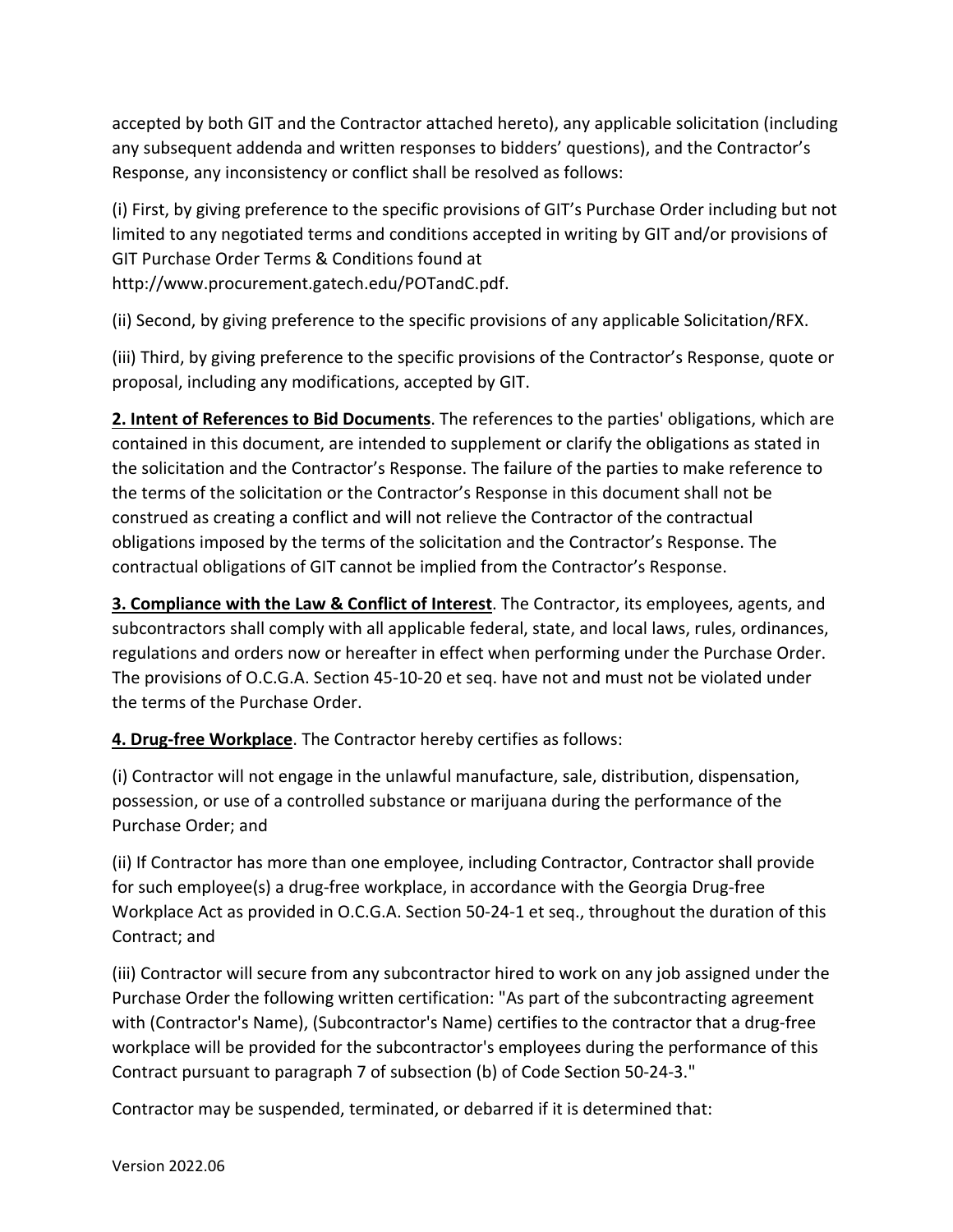(i) Contractor has made false certification here in above; or

(ii) Contractor has violated such certification by failure to carry out the requirements of O.C.G.A. Section 50-24-3(b).

**5. Tobacco and Smoke-Free Campus Policy.** Suppliers conducting work at any Georgia Tech location must comply with the University System of Georgia (USG) Board of Regents Policy 9.1.7 Tobacco and Smoke-Free Campus Policy and Georgia Smoke Free Air Act of 2005, Title 31 Chapter 12A. Georgia Tech is committed to providing a safe and amicable workplace for all employees. The goal of the policy is to preserve and improve the health, comfort and environment of students, employees and any persons occupying our campuses.

The use of all forms of tobacco products on property owned, leased, rented, in the possession of, or in any way used by the Georgia Tech. "Tobacco Products" are defined as cigarettes, cigars, pipes, all forms of smokeless tobacco, clove cigarettes and any other smoking devices that use tobacco such as hookahs or simulate the use of tobacco such as electronic cigarettes.

Further, this policy prohibits any advertising, sale, or free sampling of tobacco products on GIT properties unless specifically stated for research purposes. This prohibition includes but is not limited to all areas indoors and outdoors, buildings and parking lots owned, leased, rented or otherwise used by the USG or its affiliates. The use of tobacco products is prohibited in all vehicles – private or public vehicles - located on USG properties.

This policy applies to all persons who enter the areas described above, including but not limited to students, faculty, staff, contractors and subcontractors, spectators, and visitors. All events hosted by a USG entity shall be tobacco-free. All events hosted by outside groups on behalf of the USG shall also be tobacco-free.

**6. Amendments**. The Purchase Order may be amended in writing by mutual consent of the parties. All amendments to the Purchase Order must be in writing and fully executed by duly authorized representatives of the parties.

**7. Third Party Beneficiaries.** There are no third-party beneficiaries to the Purchase Order. The Purchase Order is intended only to benefit GIT and the Contractor.

**8. Choice of Law and Forum**. The laws of the State of Georgia shall govern and determine all matters arising out of or in connection with the Purchase Order without regard to the choice of law provisions of state law. In the event any proceeding of a quasi-judicial or judicial nature is commenced in connection with this Purchase Order, such proceeding shall solely be brought in a court or other forum of competent jurisdiction within Georgia. This provision shall not be construed as waiving any immunity to suit or liability, including without limitation sovereign immunity, which may be available to the State of Georgia.

**9. Integration**. The Purchase Order represents the entire agreement between the parties.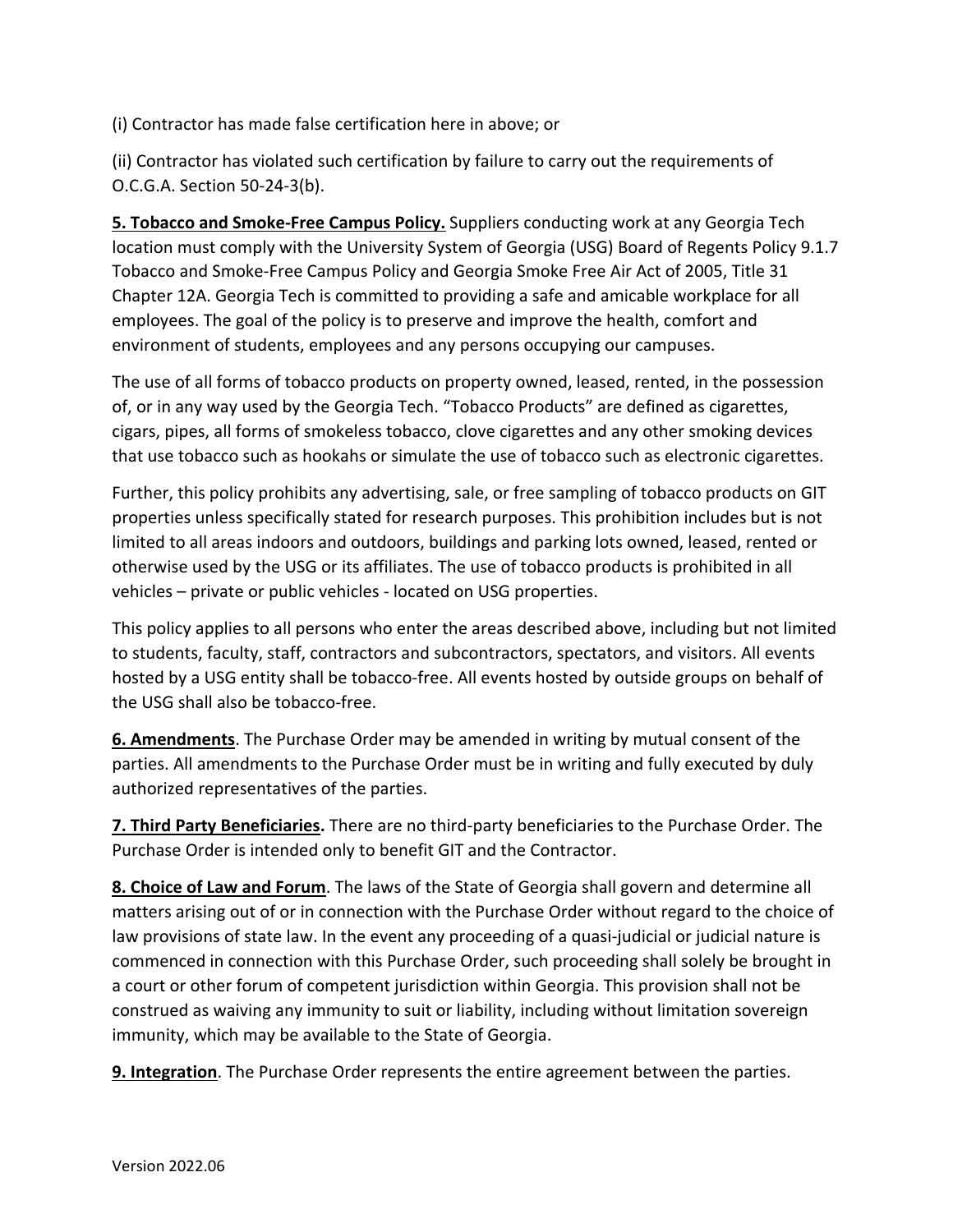**10. Notice**. Any and all notices, designations, consents, offers, acceptances or any other communication provided for herein shall be given in writing by registered or certified mail, return receipt requested, by receipted hand delivery, by Federal Express, courier or other similar and reliable carrier which shall be addressed to the person who signed the Purchase Order on behalf of the party at the address identified in GIT Standard Purchase Order Form.

Each such notice shall be deemed to have been provided:

(i) At the time it is actually received; or,

(ii) Within one (1) day in the case of overnight hand delivery, courier or services such as Federal Express with guaranteed next day delivery; or,

(iii) Within five (5) days after it is deposited in the U.S. Mail in the case of registered U.S. Mail.

(iv) From time to time, the parties may change the name and address of the person designated to receive notice. Such change of the designated person shall be in writing to the other party and as provided herein.

#### **11. Parties' Duty to Provide Notice of Intent to Litigate and Right to Demand Mediation**. In

addition to any dispute resolution procedures otherwise required under this Purchase Order or any informal negotiations which may occur between the parties, no civil action with respect to any dispute, claim or controversy arising out of or relating to this Purchase Order may be commenced without first giving fourteen (14) calendar days written notice to the other party of the claim and the intent to initiate a civil action. At any time prior to the commencement of a civil action, either party may elect to submit the matter for mediation. Either party may exercise the right to submit the matter for mediation by providing the other party with a written demand for mediation setting forth the subject of the dispute. The parties will cooperate with one another in selecting a mediator and in scheduling the mediation proceedings. Venue for the mediation will be in Atlanta, Georgia; provided, however, that any or all mediation proceedings may be conducted by teleconference with the consent of the mediator. The parties covenant that they will participate in the mediation in good faith, and that they will share equally in its costs; provided, however that the cost to GIT shall not exceed five thousand dollars (\$5,000.00).

(i) All offers, promises, conduct and statements, whether oral or written, made in the course of the mediation by any of the parties, their agents, employees, experts and attorneys, and by the mediator or employees of any mediation service, are inadmissible for any purpose (including but not limited to impeachment) in any litigation or other proceeding involving the parties, provided that evidence that is otherwise admissible or discoverable shall not be rendered inadmissible or non- discoverable as a result of its use in the mediation. Inadmissibility notwithstanding, all written documents shall nevertheless be subject to the Georgia Open Records Act O.C.G.A. Section 50-18-70 et seq.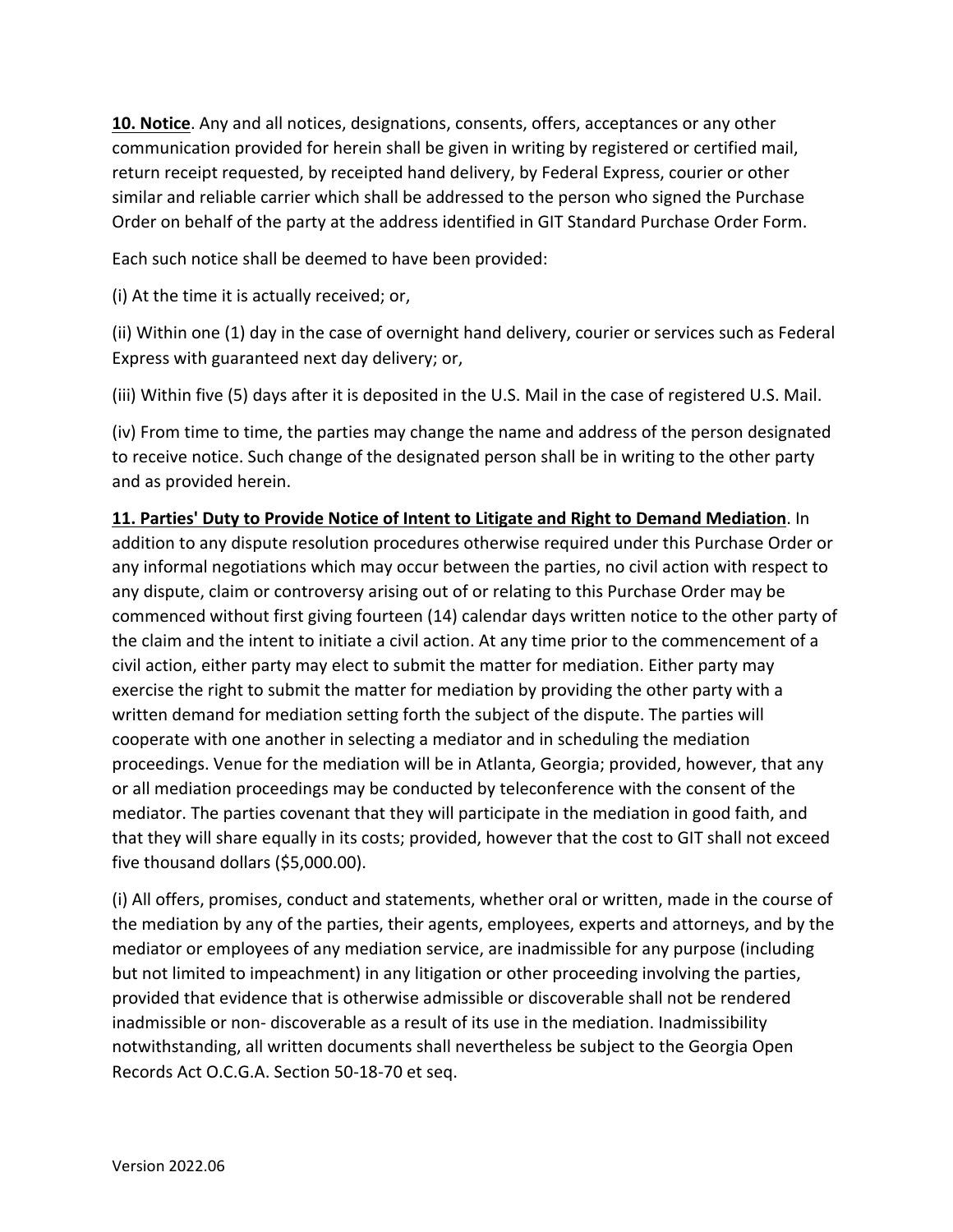(ii) No party may commence a civil action with respect to the matters submitted to mediation until after the completion of the initial mediation session, forty-five (45) calendar days after the date of filing the written request for mediation with the mediator or mediation service, or sixty (60) calendar days after the delivery of the written demand for mediation, whichever occurs first. Mediation may continue after the commencement of a civil action, if the parties so desire.

**12. Severability**. If any provision of the Purchase Order is determined by a court of competent jurisdiction to be invalid or unenforceable, such determination shall not affect the validity or enforceability of any other part or provision of the Purchase Order. Further, if any provision of the Purchase Order is determined to be unenforceable by virtue of its scope, but may be made enforceable by a limitation of the provision, the provision shall be deemed to be amended to the minimum extent necessary to render it enforceable under the applicable law. Any agreement of the parties to amend, modify, eliminate, or otherwise change any part of this Purchase Order shall not affect any other part of this Purchase Order, and the remainder of this Purchase Order shall continue to be of full force and effect.

**13. Time is of the Essence**. Time is of the essence with respect to the performance of the terms of the Purchase Order. Contractor shall ensure that all personnel providing goods and services to GIT are responsive to GIT's requirements and requests in all respects.

**14. Debarred, Suspended and Ineligible Status**. Contractor certifies that the Contractor and/or any of its subcontractors have not been debarred, suspended or declared ineligible by any agency of the State of Georgia or as defined in the Federal Acquisition Regulation (FAR) 48 C.F.R Ch. 1 Subpart 9.4. Contractor will immediately notify GIT if Contractor is debarred by the State of Georgia or placed on the Consolidated List of Debarred, Suspended and Ineligible Contractors by a federal entity.

**15. Use of Third Parties**. Except as may be expressly agreed to in writing by GIT, Contractor shall not subcontract, assign, delegate or otherwise permit anyone other than Contractor or Contractor's personnel to perform any of Contractor's obligations under this Purchase Order or any of the work subsequently assigned under this Purchase Order. No subcontract which Contractor enters into with respect to performance of obligations or work assigned under the Purchase Order shall in any way relieve Contractor of any responsibility, obligation or liability under this Purchase Order and for the acts and omissions of all subcontractors, agents, and employees. All restrictions, obligations and responsibilities of the Contractor under the Purchase Order shall also apply to the subcontractors. Any contract with a subcontractor must also preserve the rights of GIT. GIT shall have the right to request the removal of a subcontractor from the Purchase Order for good cause.

**16. Headings or Captions**. The paragraph headings or captions used in the Contract or Purchase Order are for identification purposes only and do not limit or construe the contents of the paragraphs.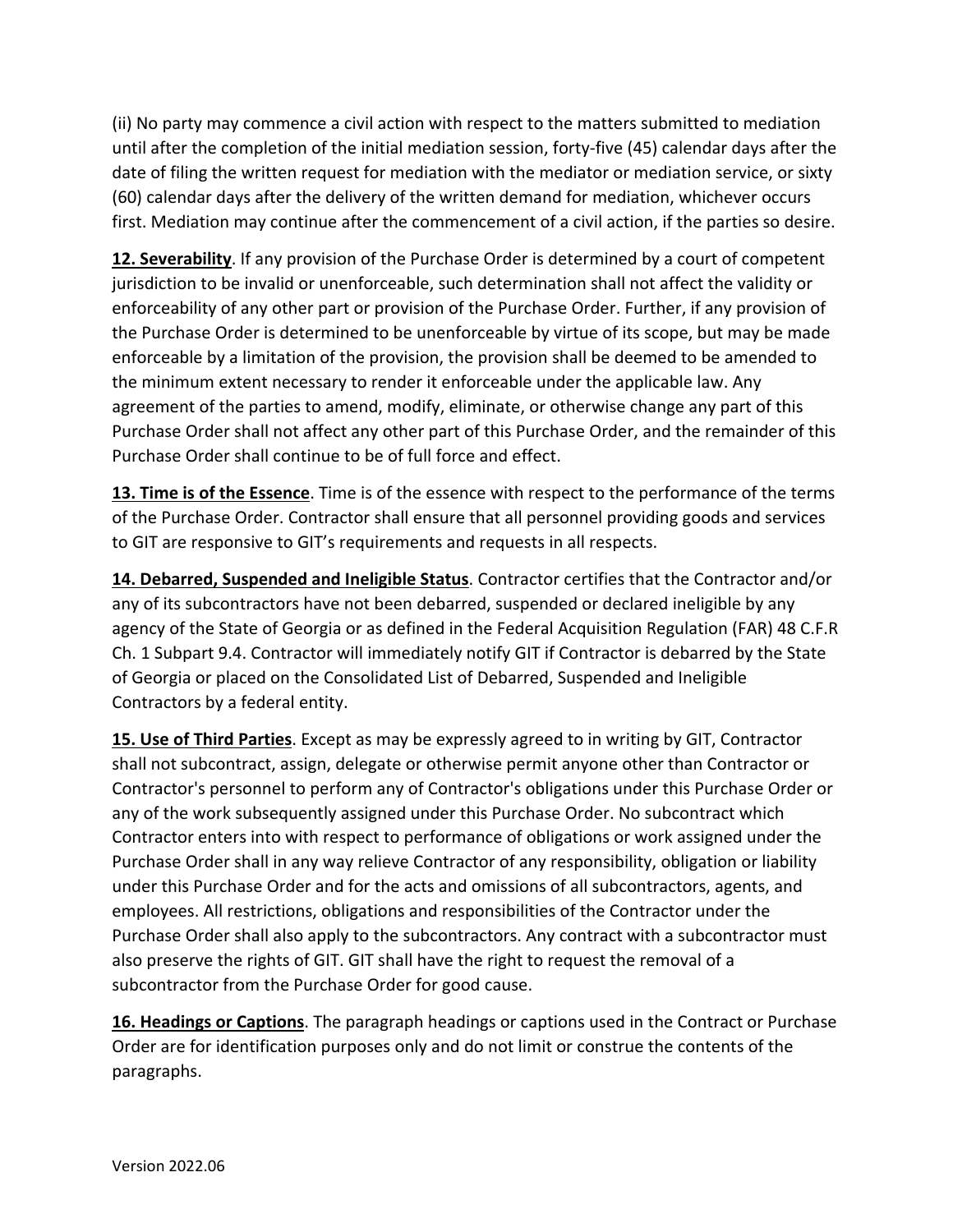**17. Not a Joint Venture**. Nothing in the Purchase Order shall be construed as creating or constituting the relationship of a partnership, joint venture, (or other association of any kind or agent and principal relationship) between the parties thereto. Each party shall be deemed to be an independent contractor contracting for goods and services and acting toward the mutual benefits expected to be derived here from. Neither Contractor nor any of Contractor's agents, servants, employees, subcontractors or contractors shall become or be deemed to become agents, servants, or employees of GIT. Contractor shall therefore be responsible for compliance with all laws, rules and regulations involving its employees and any subcontractors, including but not limited to employment of labor, hours of labor, health and safety, working conditions, workers' compensation insurance, and payment of wages. No party has the authority to enter into any contract or create an obligation or liability on behalf of, in the name of, or binding upon another party to the Purchase Order.

**18. Joint and Several Liability**. If the Contractor is a joint entity, consisting of more than one individual, partnership, corporation or other business organization, all such entities shall be jointly and severally liable for carrying out the activities and obligations of the Purchase Order, and for any default of activities and obligations.

**19. Supersedes Former Contracts or Agreements**. Unless otherwise specified in the Purchase Order, this Purchase Order supersedes all prior Contracts or Agreements between GIT and the Contractor for the goods and services provided in connection with the Purchase Order.

**20. Cumulative Rights.** The various rights, powers, options, elections and remedies of any party provided in the Purchase Order shall be construed as cumulative and not one of them is exclusive of the others or exclusive of any rights, remedies or priorities allowed either party by law, and shall in no way affect or impair the right of any party to pursue any other equitable or legal remedy to which any party may be entitled as long as any default remains in any way unremedied, unsatisfied or undischarged.

**21. Authorization**. The persons signing this Contract/Purchase Order represent to the other parties that:

(i) It has the right, power and authority to enter into and perform its obligations under the Purchase Order; and

(ii) It has taken all requisite action (corporate, statutory or otherwise) to approve execution, delivery and performance of the Purchase Order and it constitutes a legal, valid and binding obligation upon itself in accordance with its terms.

**22. Successors in Interest**. All the terms, provisions, and conditions of the Contractor Purchase Order shall be binding upon and inure to the benefit of the parties hereto and their respective successors, assigns and legal representatives.

**23. Record Retention and Access**. The Contractor shall maintain books, records and documents in accordance with generally accepted accounting principles and procedures and which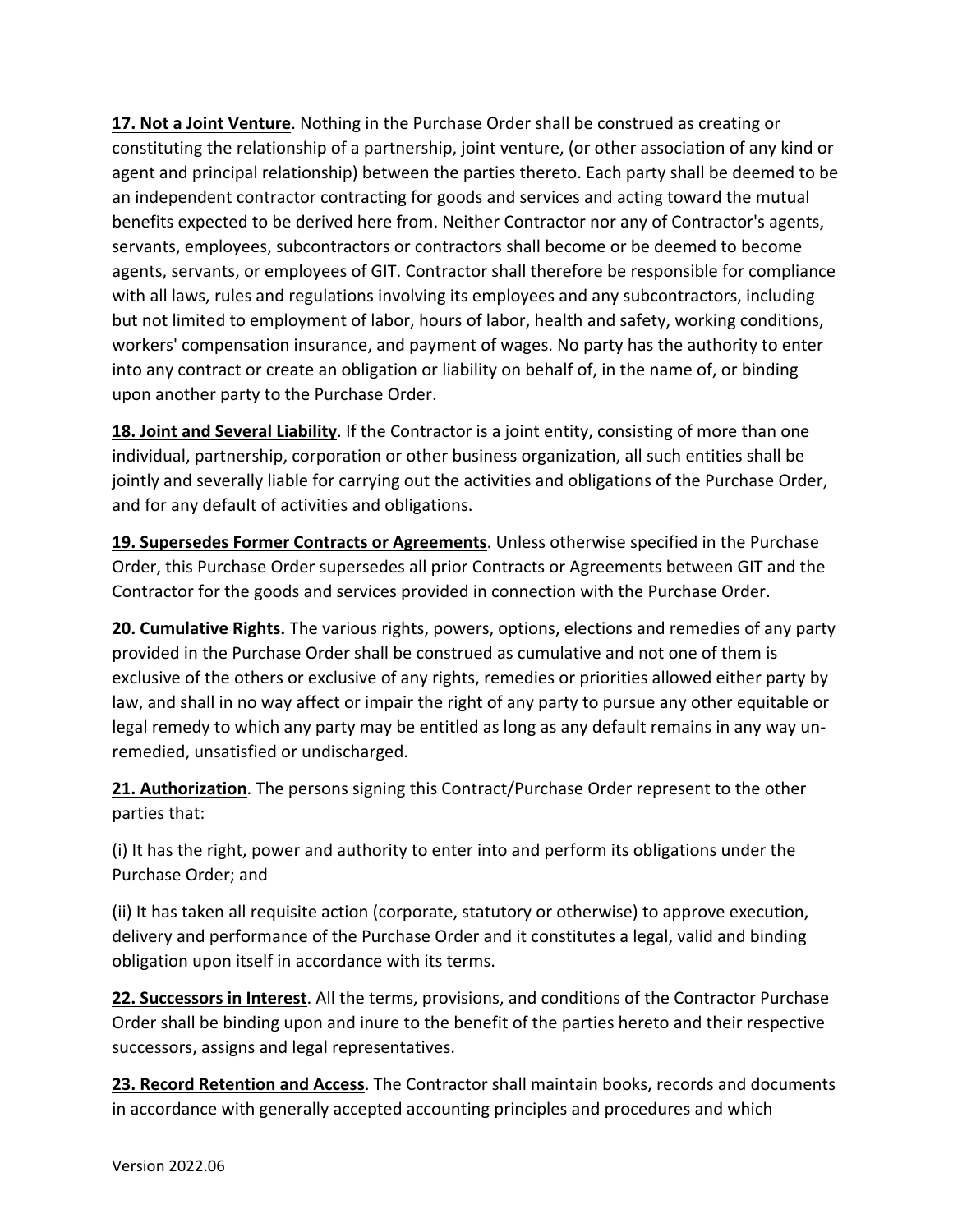sufficiently and properly document and calculate all charges billed to GIT throughout the term of the Purchase Order for a period of at least seven (7) years following the date of final payment or completion of any required audit, whichever is later. Records to be maintained include both financial records and service records. The Contractor shall permit the Auditor of GIT, the State of Georgia or any authorized representative of GIT, and where federal funds are involved, the Comptroller General of the United States, or any other authorized representative of the United States government, to access and examine, audit, excerpt and transcribe any directly pertinent books, documents, papers, electronic or optically stored and created records or other records of the Contractor relating to orders, invoices or payments or any other documentation or materials pertaining to the Purchase Order, wherever such records may be located during normal business hours. The Contractor shall not impose a charge for audit or examination of the Contractor's books and records. If an audit discloses incorrect billings or improprieties, GIT reserves the right to charge the Contractor for the cost of the audit and appropriate reimbursement. Evidence of criminal conduct will be turned over to the proper authorities.

**24. Solicitation**. The Contractor warrants that no person or selling agency (except bona fide employees or selling agents maintained for the purpose of securing business) has been employed or retained to solicit and secure the Purchase Order upon an agreement or understanding for commission, percentage, brokerage or contingency.

**25. Immunity from Liability**. Every person who is a party to the Purchase Order (PO) is hereby notified and agrees that GIT is immune from liability and suit for or from Contractor's and/or subcontractors' activities involving third parties and arising from the PO.

**26. Public Records**. The laws of the State of Georgia, including the Georgia Open Records Act, as provided in O.C.G.A. Section 50-18-70 et seq., require procurement records and other records to be made public unless otherwise provided by law.

**27. Clean Air and Water Certification**. Contractor certifies that none of the facilities it uses to produce goods provided under the Purchase Order are on the Environmental Protection Agency (EPA) List of Violating Facilities. Contractor will immediately notify GIT of the receipt of any communication indicating that any of Contractor's facilities are under consideration to be listed on the EPA List of Violating Facilities.

**28. Taxes**. GIT is exempt from Federal Excise Taxes, and no payment will be made for any taxes levied on Contractor's employee's wages. GIT is exempt from State and Local Sales and Use Taxes on the services. Tax Exemption Certificates will be furnished upon request. Contractor or an authorized subcontractor has provided GIT with a sworn verification regarding the filing of unemployment taxes or persons assigned by Contractor to perform services required in this Purchase Order, which verification is incorporated herein by reference.

**29. Certification Regarding Sales and Use Tax**. By executing the Purchase Order the Contractor certifies it is either (a) registered with State of Georgia Department of Revenue, collects, and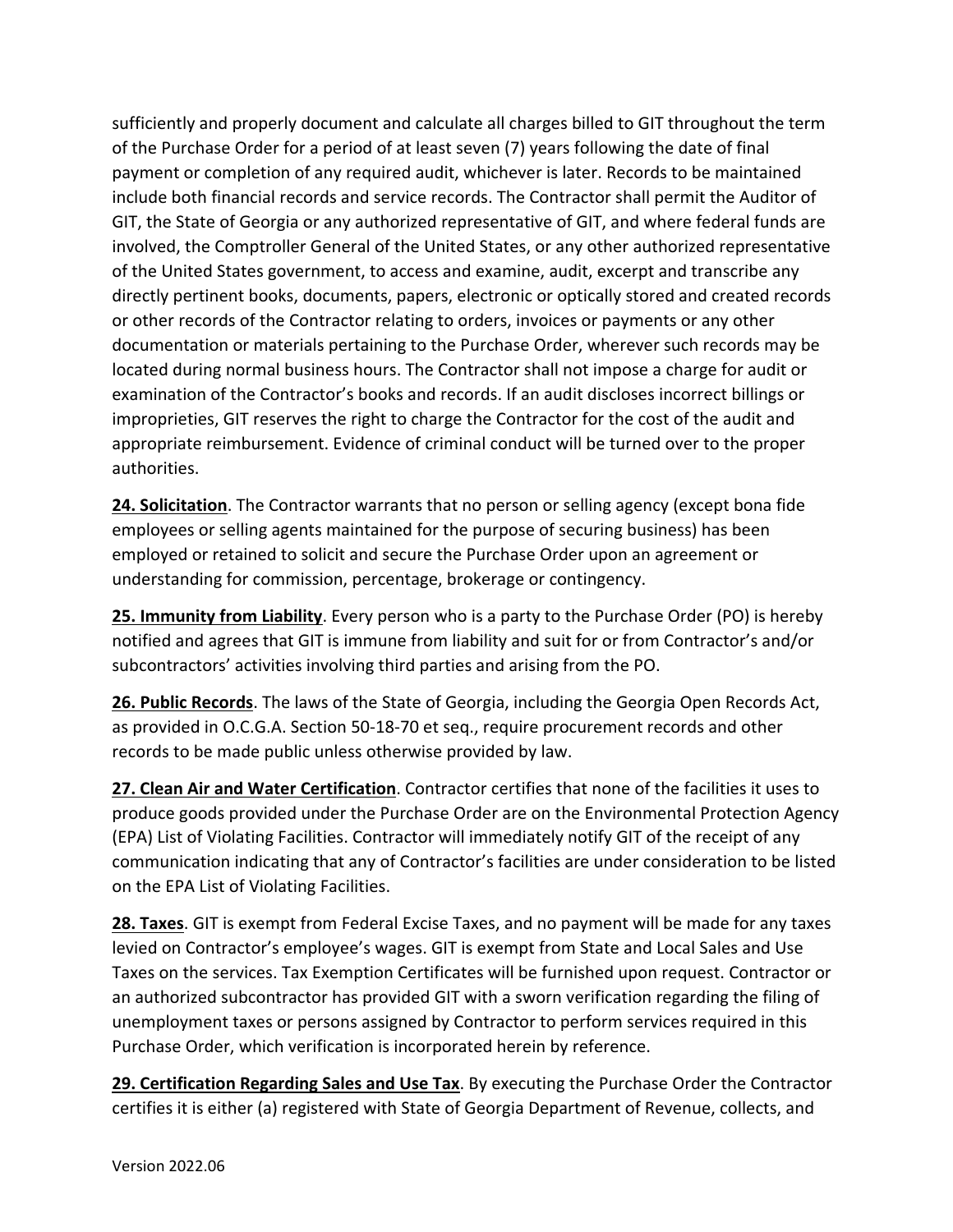remits State sales and use taxes as required by Georgia law, including Chapter 8 of Title 48 of the O.C.G.A.; or (b) not a "retailer" as defined in O.C.G.A. Section 48-8-2. The Contractor also acknowledges that GIT may declare the Purchase Order void if the above certification is false. The Contractor also understands that fraudulent certification may result in GIT or its representative filing for damages for breach of contract.

**30. Delay or Impossibility of Performance**. Neither party shall be in default under the Contract if performance is delayed or made impossible by an act of God. In each such case, the delay or impossibility must be beyond the control and without the fault or negligence of the Contractor. If delay results from a subcontractor's conduct, negligence or failure to perform, the Contractor shall not be excused from compliance with the terms and obligations of the Contract.

**31. Limitation of Contractor's Liability to GIT**. Contractor's liability to GIT under this PO shall be limited to direct damages and shall not exceed the total amount paid to Contractor for the performance under this PO; provided, however, the provisions of this paragraph shall not apply to the indemnity obligations set forth in this PO or to claims for bodily injury (including but not limited to death), personal injury, damage to tangible property, or breach of obligations of confidentiality. Provided further, the provisions of this paragraph shall not operate or be construed to expose GIT or the State of Georgia to any liability in excess of any liability limit applicable to the State of Georgia pursuant to federal, state or local law, rule or regulation nor shall the provisions of this paragraph be deemed to obligate GIT or the State to indemnify Contractor for any cause of action any third party may assert.

Notwithstanding any other provision of this PO, neither party shall have liability to the other for incidental or consequential damages or for lost business profits arising out of this P.O.

No limitation of Contractor's liability shall apply to Contractor's liability for loss or damage to GIT's equipment or other property while such equipment or other property is in the sole care, custody, and control of Contractor's personnel. Contractor hereby expressly agrees to assume all risk of loss or damage to any such GIT equipment or other property in the care, custody, and control of Contractor's personnel. Contractor further agrees that equipment transported by Contractor personnel in a vehicle belonging to Contractor (including any vehicle rented or leased by Contractor or Contractor's personnel) shall be deemed to be in the sole care, custody, and control of Contractor's personnel while being transported. Nothing in this section shall limit or affect Contractor's liability arising from claims brought by any third party.

**32. Counterparts**. The parties agree that the Purchase Order has been or may be executed in several counterparts, each of which shall be deemed an original and all such counterparts shall together constitute one and the same instrument.

**33. Further Assurances and Corrective Instruments**. The parties agree that they will, from time to time, execute, acknowledge and deliver, or cause to be executed, acknowledged and delivered, such supplements hereto and such further instruments as may reasonably be required for carrying out the expressed intention of the Contract.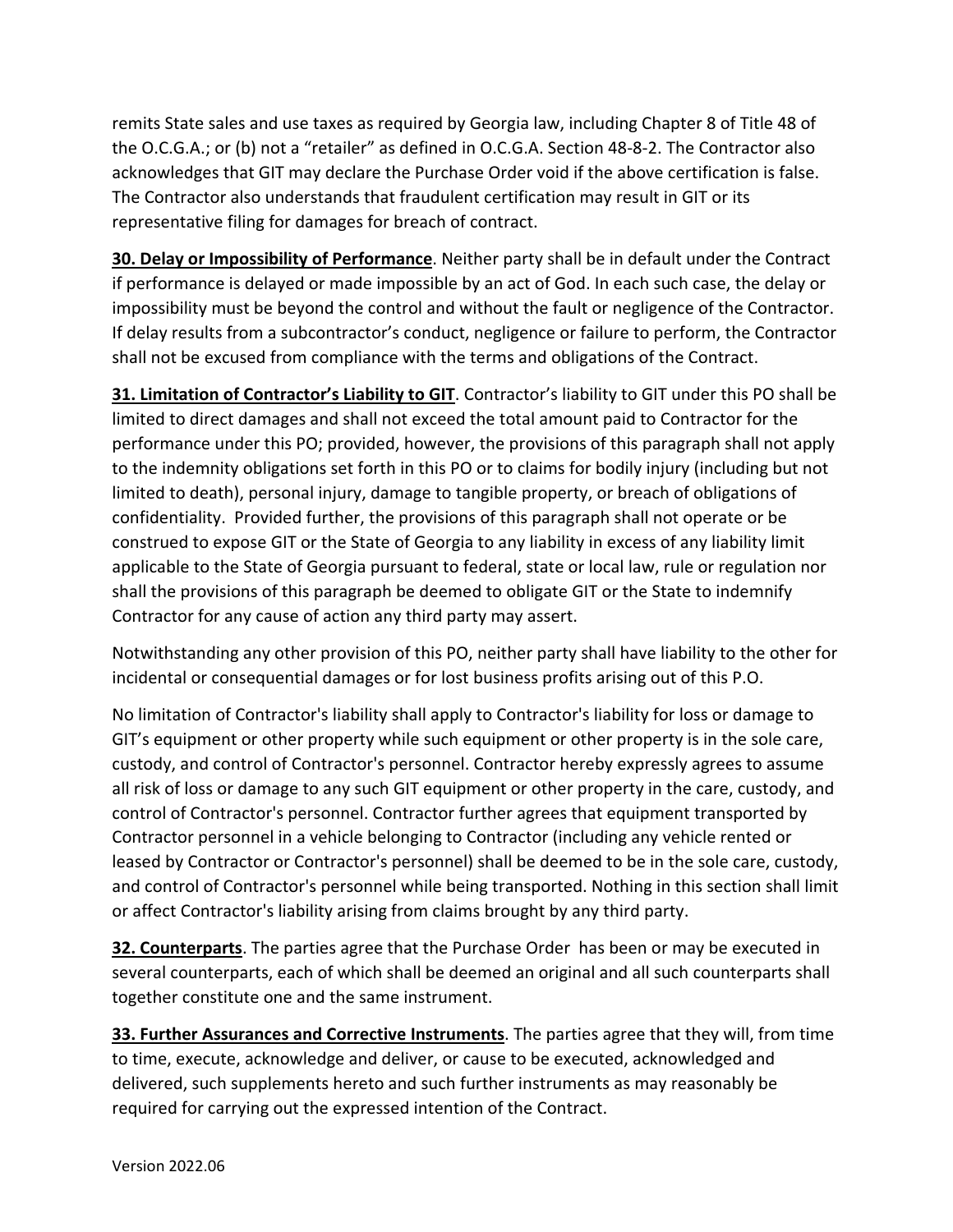**34. Rights to Materials**. In the event the Purchase Order contemplates the production of printed and/or audio-visual items, all cuts, negatives, positives, artwork, plates, engravings and other materials or content, tangible or intangible, without limitation, furnished by GIT or otherwise used in or resulting from any the production of printed and/or audio-visual items, are and shall remain GIT's property and must be delivered to GIT with the items.

**35. Assignment and Delegation.** The Purchase Order may not be assigned, transferred or conveyed in whole or in part without the prior written consent of GIT. For the purpose of construing this clause, a transfer of a controlling interest in the Contractor shall be considered an assignment.

**36. Use of Name or Intellectual Property.** Contractor agrees it will not use GIT's name or trademarked properties, including any of its service marks, trade names, seals, symbols, designs, slogans, and logotypes, in any manner, including but not limited to commercial advertising or as a business reference, without the prior express written consent of GIT.

**37. Waiver.** No claim or right arising out of a breach of the Purchase Order can be discharged in whole or in part by a waiver or renunciation of the claim or right unless the waiver of renunciation is supported by consideration and is in writing signed by the aggrieved party.

**38. Obligations Beyond Purchase Order Term**. The Purchase Order shall remain in full force and effect to the end of the specified term or until terminated or canceled pursuant to the Purchase Order. All obligations of the Contractor incurred or existing under the Purchase Order as of the date of expiration, termination or cancellation will survive the termination, expiration or conclusion of the Purchase Order.

**39. Transition Cooperation and Cooperation with other Contractors.** Contractor agrees that upon termination of the Purchase Order for any reason, it shall provide sufficient efforts and cooperation to ensure an orderly and efficient transition of services to GIT or another contractor. The Contractor shall provide full disclosure to the State, GIT, and the third-party contractor about the equipment, software, or services required to perform services for GIT. The Contractor shall transfer licenses or assign agreements for any software or third-party services used to provide the services to GIT or to another contractor.

(i) Further, in the event that GIT has entered into or enters into agreements with other contractors for additional work related to services rendered under the Purchase Order/Contract, Contractor agrees to cooperate fully with such other contractors. Contractor shall not commit any act, which will interfere with the performance of work by any other contractor.

**40. EOE Statement**. GIT is an Equal Opportunity Employer.

**41. Boycott Nonparticipation Certification**. Contractor hereby certifies that Contractor is not currently engaged in, and agrees for the duration of The Purchase Order not to engage in, a boycott of Israel as defined in O.C.G.A. 50-5-85(a)(1).